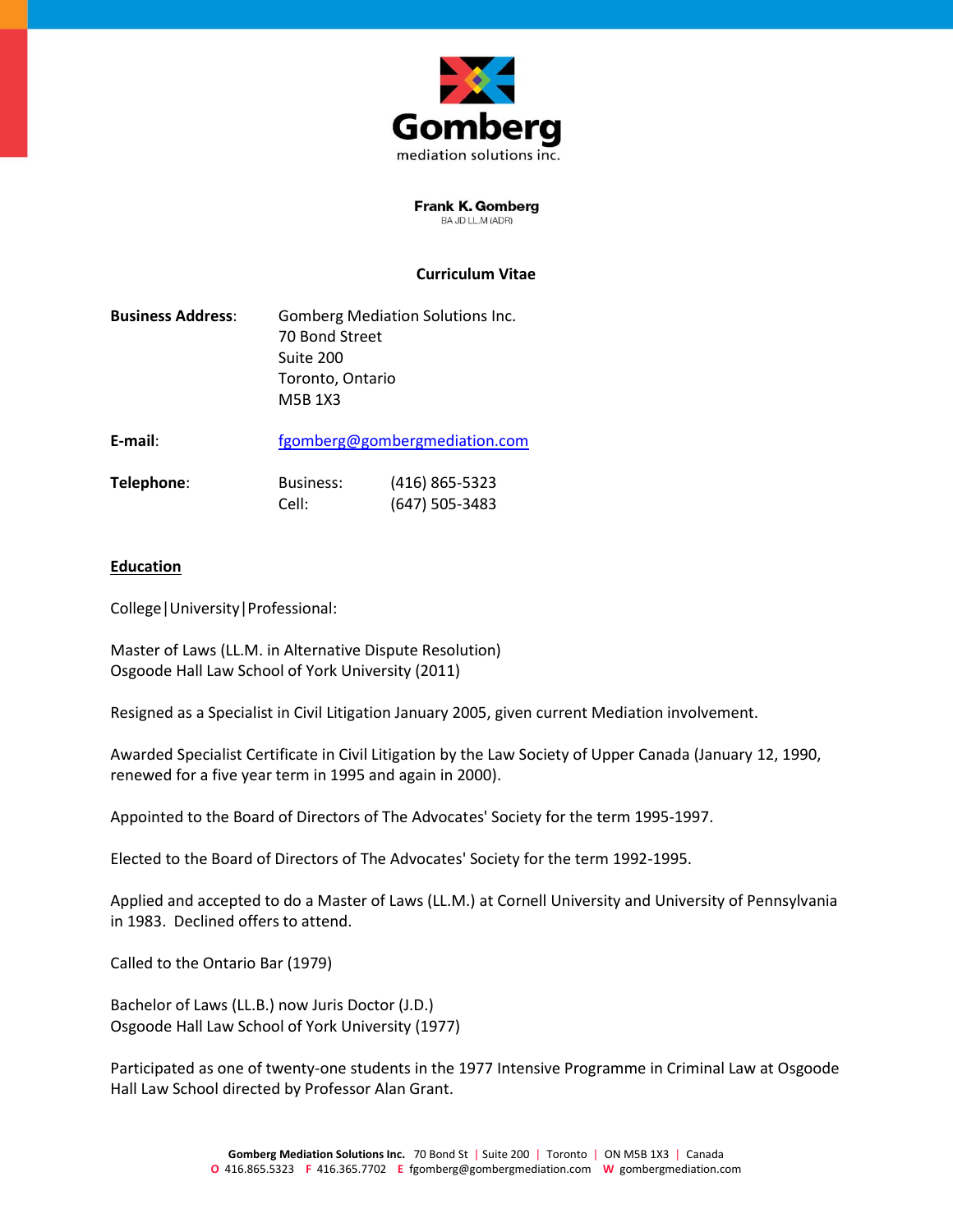

Assigned to the late Mr. Justice Hugh R. Locke, formerly of the Ontario Superior Court of Justice

Bachelor of Arts (B.A.) McGill University (1974) Three year degree completed in two years. Graduated with Great Distinction with a Major in English Literature

Diploma of Collegial Studies (C.E.G.E.P.) McGill University (1972)

# **Employment**

Gomberg Mediation Solutions Inc. Suite 200, 70 Bond Street Toronto, Ontario M5B 1X3

August 2013 to present

Teplitsky, Colson LLP Barristers Suite 200, 70 Bond Street Toronto, Ontario M5B 1X3

October 1991 to present

Thomson, Rogers Barristers and Solicitors Suite 3100, 390 Bay Street Toronto, Ontario M5H 1W2

1979–1991

#### Partnership Responsibilities at Thomson, Rogers

Editor, Legally Speaking monthly newsletter 1980–1991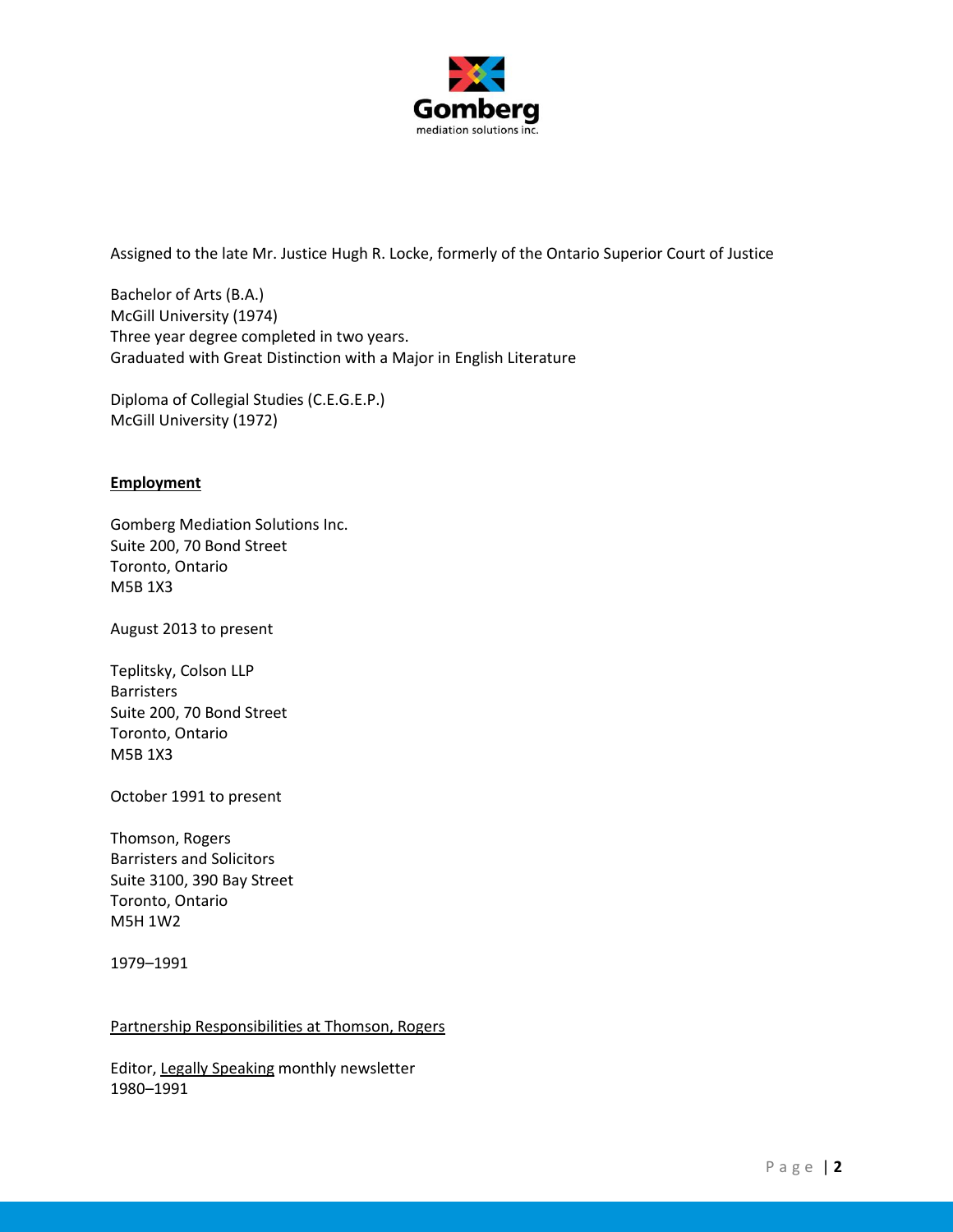

Editor, Liability Reporter monthly newsletter 1982–1990

Chairman of Articling Committee and Supervisor of Articling Students, 1985, 1986, 1987

Participation on various committees including Profit Distribution Committee

#### **Lectures and Teaching**

Adjunct Professor of Law | Sessional Instructor–Trial Advocacy Osgoode Hall Law School of York University Sept-Dec | 18 Sept-Dec | 17 Sept-Dec|16 Sept-Dec│15 Sept–Dec|14 Sept–Dec|13 Sept–Dec|12 Sept–Dec|11 Sept–Dec|10 Sept–Dec|09 Sept–Dec|08 Sept–Dec|07 Sept–Dec|06 Sept–Dec|05 Sept–Dec|04 Sept–Dec|03 Sept–Dec|02 Sept–Dec|01 Sept–Dec|00 Sept–Dec|99 Sept–Dec|98 Sept–Dec|97 Sept–Dec|96

### **Chair**

A Workshop for Litigators Who Represent Clients in Mediation The Law Society of Upper Canada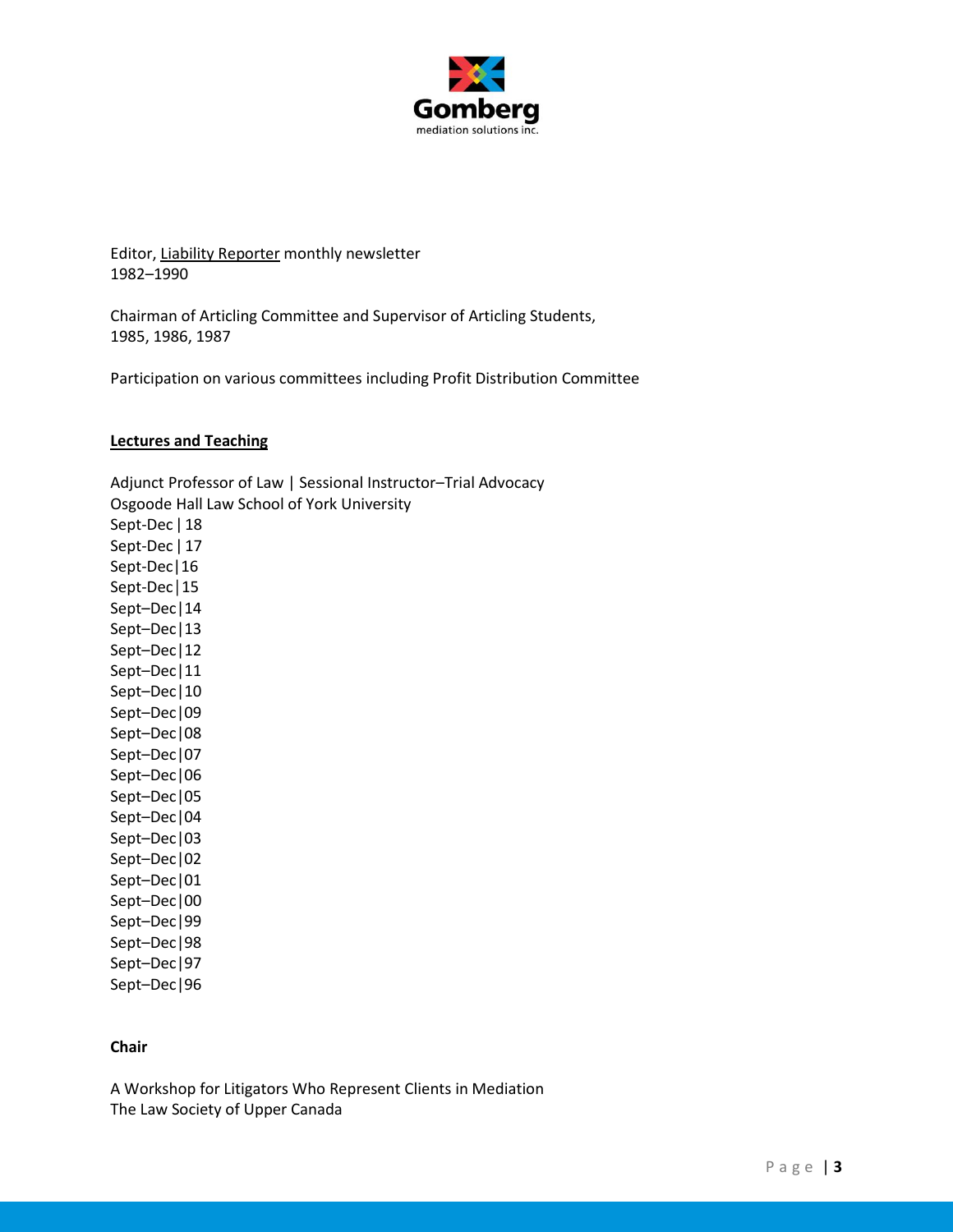

Sept 18ǀ17

Courthouse Series The Advocates' Society 1997 Toronto, Ontario Feb 5, 12, 19 & 26|97 Feb 7, 14, 21 & 28|96

1994 Fall Convention Programme on Insurance and Negligence The Advocates' Society Toronto, Ontario Oct 22|94

Bill 164 Programme The Advocates' Society Toronto, Ontario Apr 11|94

Lexitel Programme–numerous telephone programmes on Personal Injury Law Law Society of Upper Canada 1989 1988

*Practical Approaches to Dispute Resolution* 1986 Annual Institute of Continuing Legal Education Canadian Bar Association - Ontario Feb 8|86

*How to Handle a Personal Injury Case: From Initial Client Interview to Judgment* Young Lawyers' Division Workshop Canadian Bar Association ¬ Ontario Sept 29|84

# **Co-Chair**

*Successful Advocacy in Tort and Personal Injury Mediations* Osgoode Professional Development Osgoode Hall Law School of York University Toronto, Ontario Feb 15-16|17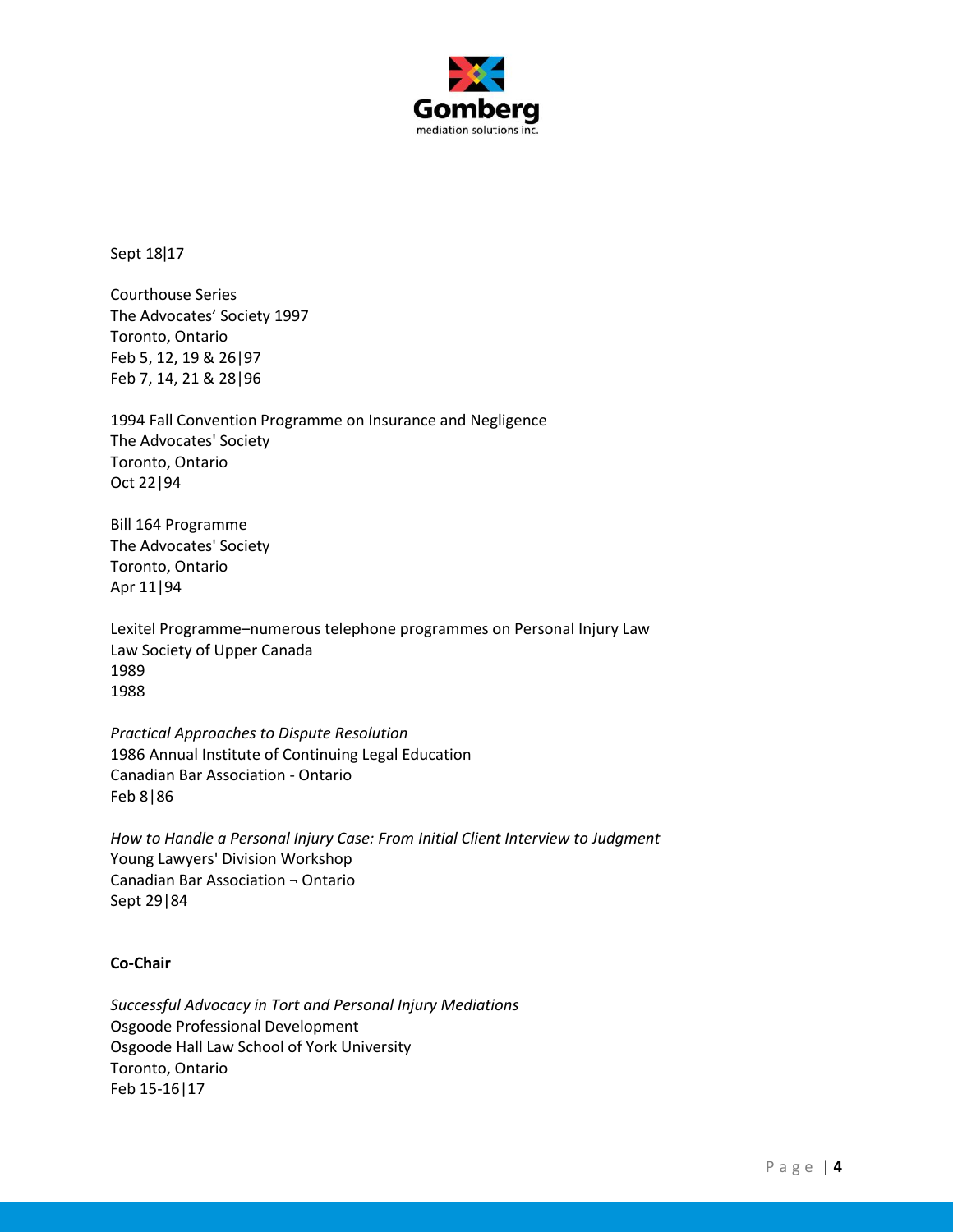

*The Osgoode Short Course in Mediation Advocacy* Osgoode Professional Development Osgoode Hall Law School of York University Toronto, Ontario Sept 15 & 16|14 Dec 10 & 11|13

*The Law of The Jungle-In Paradise* The Advocates' Society 1997 Fall Convention Paradise Island, Bahamas Nov 21–22|97

Ontario Trial Lawyers Association (O.T.L.A.) Fall Convention Toronto, Ontario Nov 7–8|97

Ontario Trial Lawyers Association (O.T.L.A.) Spring Conference Toronto, Ontario May 9–10|97

*Litigating in the '90s* The Advocates' Society 1996 Fall Convention Nassau, Bahamas Nov 29–30|96

*Ethics and Advocacy - In a World Gone Mad* The Advocates' Society 1995 Fall Convention Nassau, Bahamas December 1–2|95

*Assessing Damages in Personal Injury Cases* Law Society of Upper Canada Apr 7|89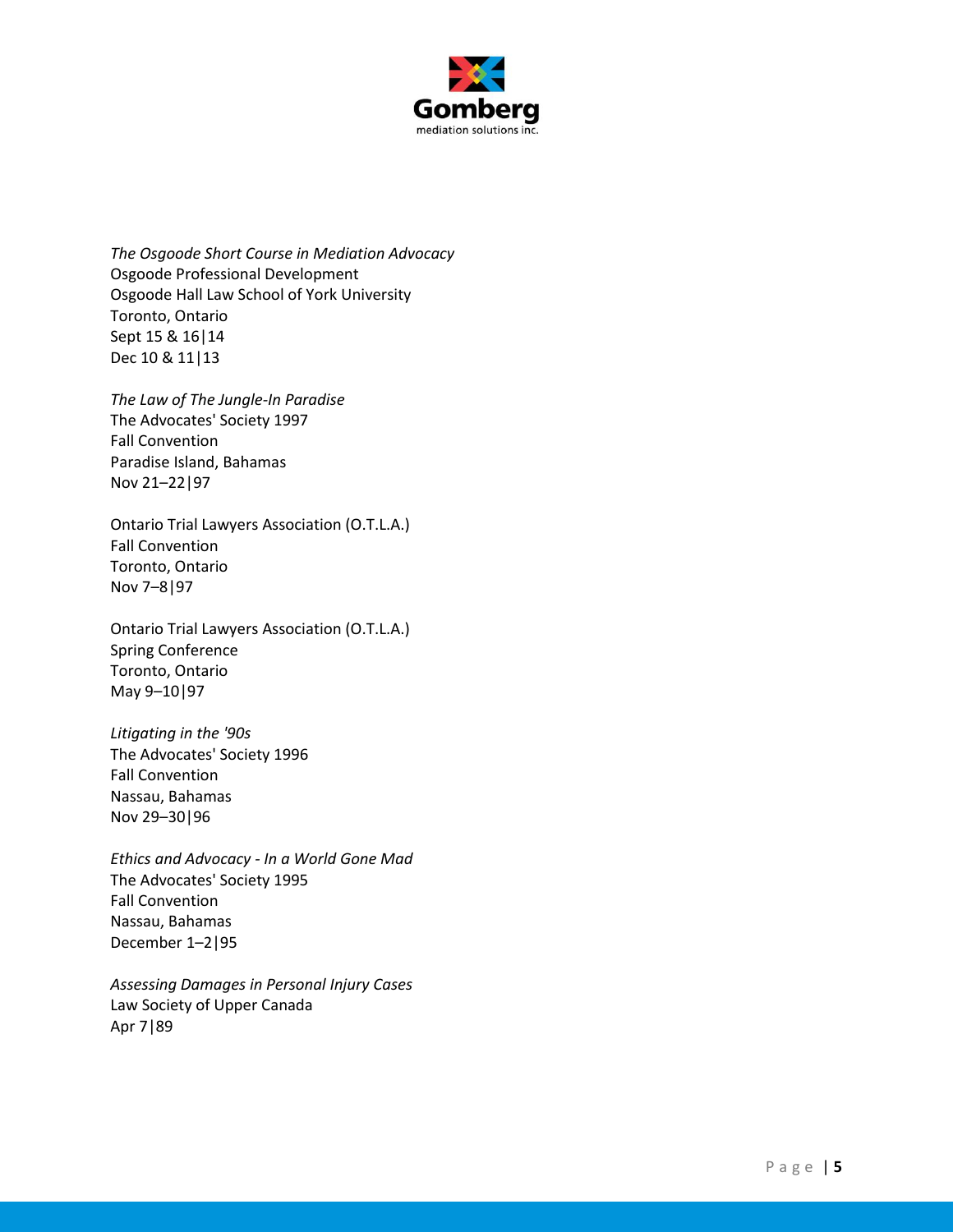

International Academy of Mediators Conferences Attended

*Soul Searching in Soul City* International Academy of Mediators Memphis, Tennessee April 27-29|17

*Perspective is Everything* International Academy of Mediators Vancouver, Canada September 22-24|16

# **Convenor**

Advanced Mediation Training Workshop (Michael Lewis and Linda Singer) Sponsored by The Advocates' Society Toronto, Ontario Jan 9–12|97 Jan 4–7|96

Harvard Mediation Workshop (the late Professor Frank Sander) Sponsored by The Advocates' Society Toronto, Ontario Jul 3–7|96 Jul 21-25|95

# **Co-Organizer**

*Advocacy Training Revisited: Learning by Doing, But What Have We Been Doing?* A Conference to Address Issues in Advocacy Training Methods for Members of the Ontario Bench and Bar The Ontario Centre for Advocacy Training Toronto, Ontario Apr 25|98

*Teaching Advocacy: The Art of Listening The Science of Communicating* A Symposium on Teaching, Learning and Communication Skills for Members of the Ontario Bench and Bar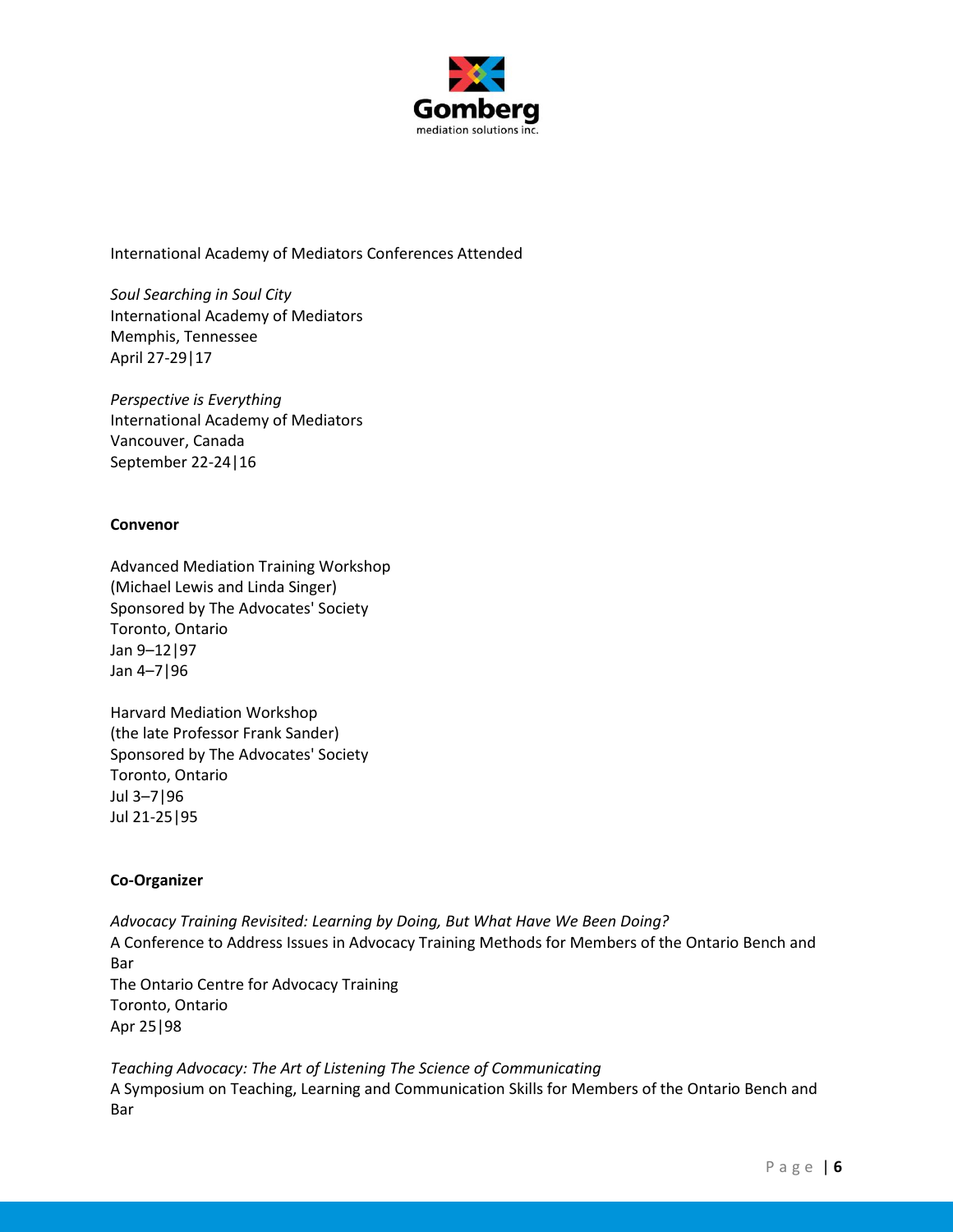

The Ontario Centre for Advocacy Training Toronto, Ontario Apr 26|97

# **Faculty Member | Advisory Board Member**

The Osgoode Certificate in Personal Injury Law & Practice Osgoode Professional Development Osgoode Hall Law School of York University Apr 3–May 13|13

### **Faculty Member | Guest Faculty Member**

*The Osgoode Certificate in Negotiation* The Value of an Apology at the Negotiation Table Osgoode Professional Development Osgoode Hall Law School of York University Toronto, Ontario Nov 20 ǀ18 Nov 17 ǀ16

Intensive Trial Advocacy Workshop (For Lawyers) Osgoode Hall Law School Jul 7-8ǀ19 – Team Leader Jul 8-9ǀ18 – Team Leader Jul 11|16 – Guest Instructor Jul 7|14 – Guest Instructor Jul 8-9|13 – Guest Instructor Jul 12|12 – Guest Instructor Jul 7-14ǀ02 – Team Leader Jul 8-15ǀ01 – Team Leader Jul 9-15ǀ00 – Team Leader Jul 4-11ǀ99 – Team Leader Jul 6-10|98 - Team Leader Jul 6-13ǀ97 – Team Leader Jul 8|96 – Guest Instructor Jul 10–11|95 – Guest Instructor Jul 12–13|94 – Guest Instructor Jul|93 (2 days) – Guest Instructor Jul|92 (1 day) – Guest Instructor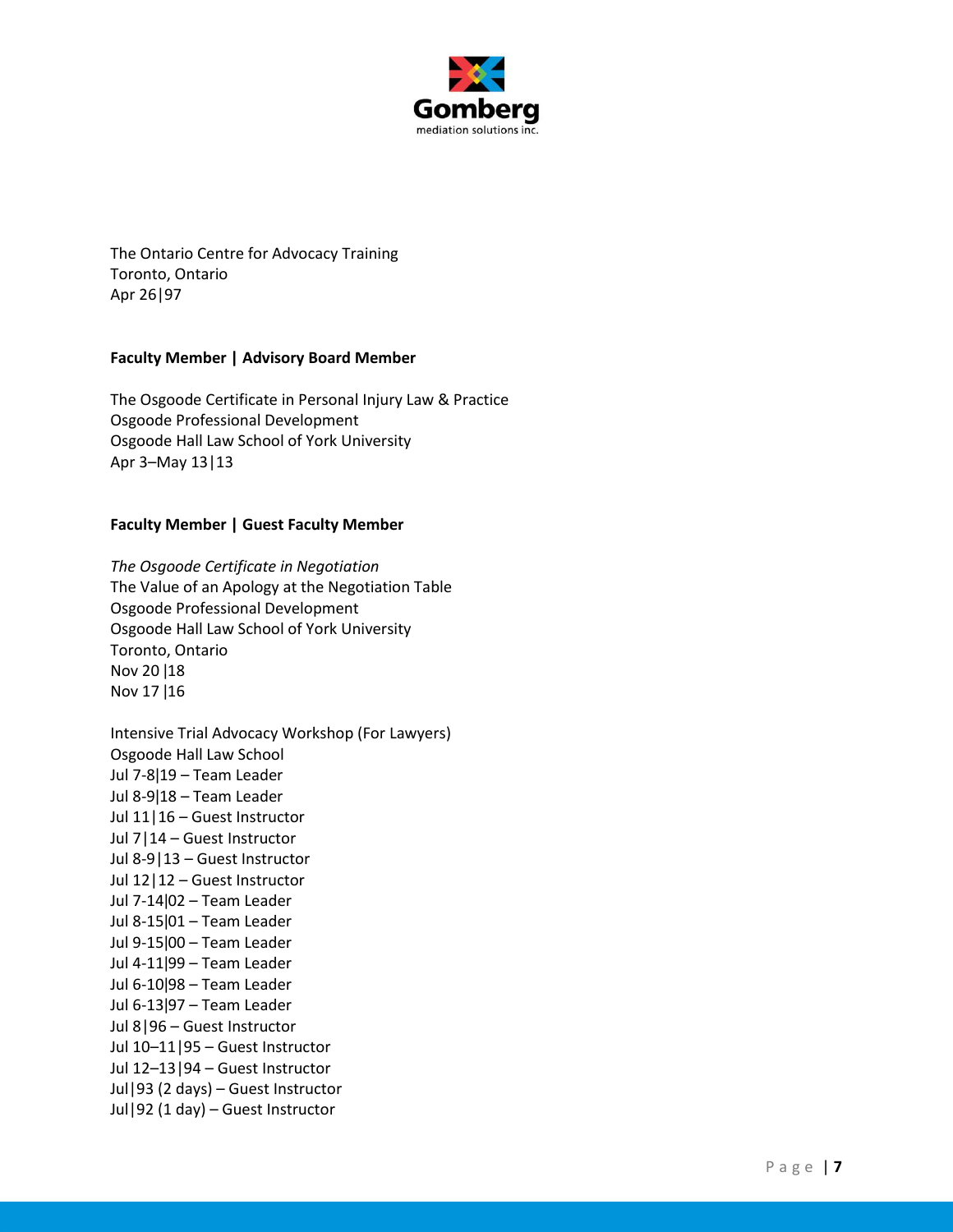

Jul|91 (2 days) – Guest Instructor Julǀ90 (2 days) – Guest Instructor Jul|89 (2 days) – Guest Instructor Jul|88 (2 days) – Guest Instructor

# **Instructor | Guest Instructor**

Seminar Negotiation / Mediation Training Wawanesa Mutual Insurance Toronto, Ontario Apr 14|16

Examination-in-Chief & Cross-Examination Workshop The Ontario Centre for Advocacy Training (O.C.A.T.) Toronto, Ontario Jun 18|99 (Toronto) Jan 22|99 (Timmins) Jun 10|98 (Toronto) Oct 8ǀ97 (Toronto) May 28ǀ97 (Toronto) Mar 11|97 (Toronto)

*How a Police Investigation Can Affect a Civil Trial* Metropolitan Toronto Police C.O. Bick College Toronto, Ontario Jun 14|99

Examination for Discovery Workshop The Ontario Centre for Advocacy Training (O.C.A.T.) Toronto, Ontario Jun 3|98 Jun 5|96 Jun 16|94 Dec 14|93

*How a Police Investigation Can Affect a Civil Trial*  Metropolitan Toronto Police C.O. Bick College Toronto, Ontario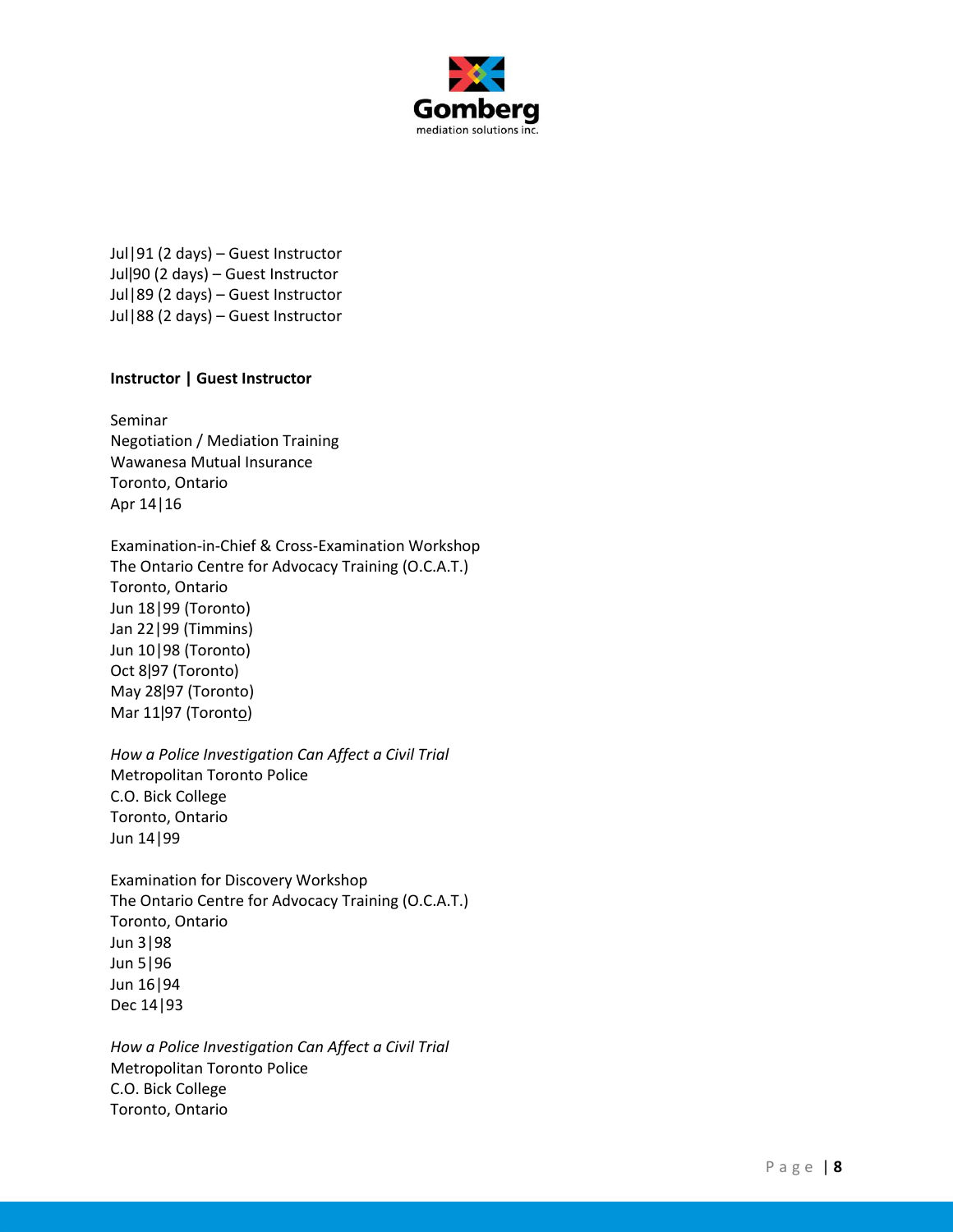

Jun 1|98

Advanced Trial Advocacy (LL.M. Program) (for Professor Garry D. Watson) Osgoode Hall Law School of York University May 2|98 Mar 7|98 Jan 24|98

Examination-in-Chief & Cross-Examination Workshop The Ontario Centre for Advocacy Training (O.C.A.T.) University of Windsor, Faculty of Law Windsor, Ontario Mar 21|98

Workshop on Practice and Theory The Ontario Centre for Advocacy Training (O.C.A.T.) Toronto, Ontario Sept 25|97

*Developing the Loss of Homemaking Capacity Claim* Practical Strategies for Advocates VI *Looking to the Future* Sponsored by The Advocates' Society Toronto, Ontario Oct 4 & 5|96

*Negotiation and Resolution* Developing a Personal Injury Practice: Capitalizing on Expanding Opportunities Law Society of Upper Canada Toronto, Ontario May 2|96

Clinic Training Program The Ontario Centre for Advocacy Training (O.C.A.T.) Feb 17|96 – Sault Ste. Marie, Ontario Jan 21|95 – Toronto, Ontario Nov 17|94 – Kingston, Ontario May 5|94 – London, Ontario Nov 19|93 – Kingston, Ontario

Examination for Discovery Programme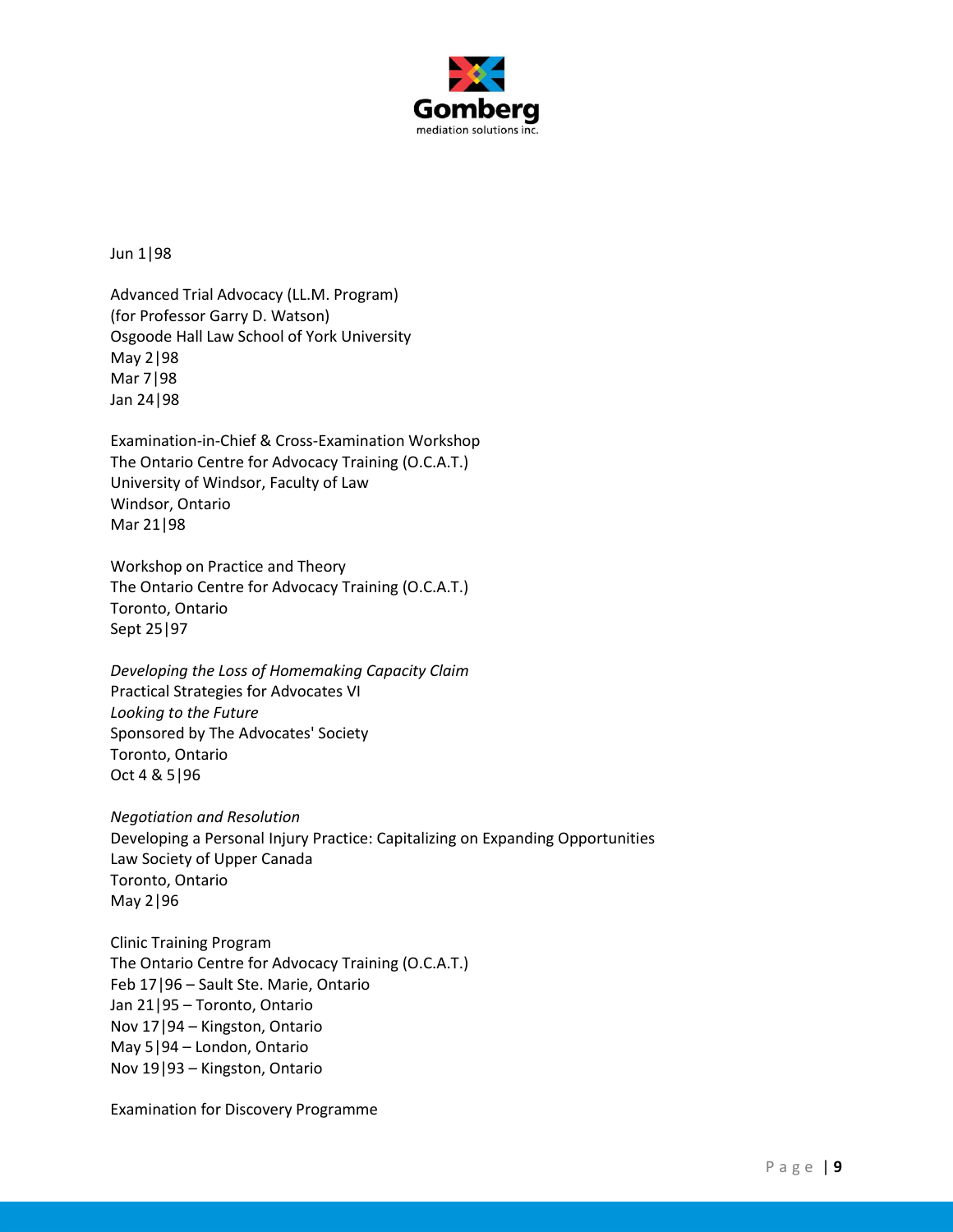

The Ontario Centre for Advocacy Training Toronto, Ontario Sept 20|95 Mar 1|95

Workshop on Negotiations The Advocates' Society Institute Oct 20 and 22|92

*Professional Responsibility* Bar Admission Course Law Society of Upper Canada Sept 18|90

*Profession of Law* Bar Admission Course Law Society of Upper Canada 1985–1990

*Workers' Compensation and the Right to Sue* Advanced Workers' Compensation Law - What's New and Hot Law Society of Upper Canada Feb 15|89

*Advocacy Before Trial – A Comprehensive Litigation Techniques Workshop* Insight Educational Services Feb 1 & 2|89 Sept 17 & 18|87

*Practice Skills* Bar Admission Course Law Society of Upper Canada 1986–1987

### **Judge and Instructor**

Canadian National Negotiation Competition Held at Ogsoode Hall Law School of York University Toronto, Ontario Feb 23ǀ19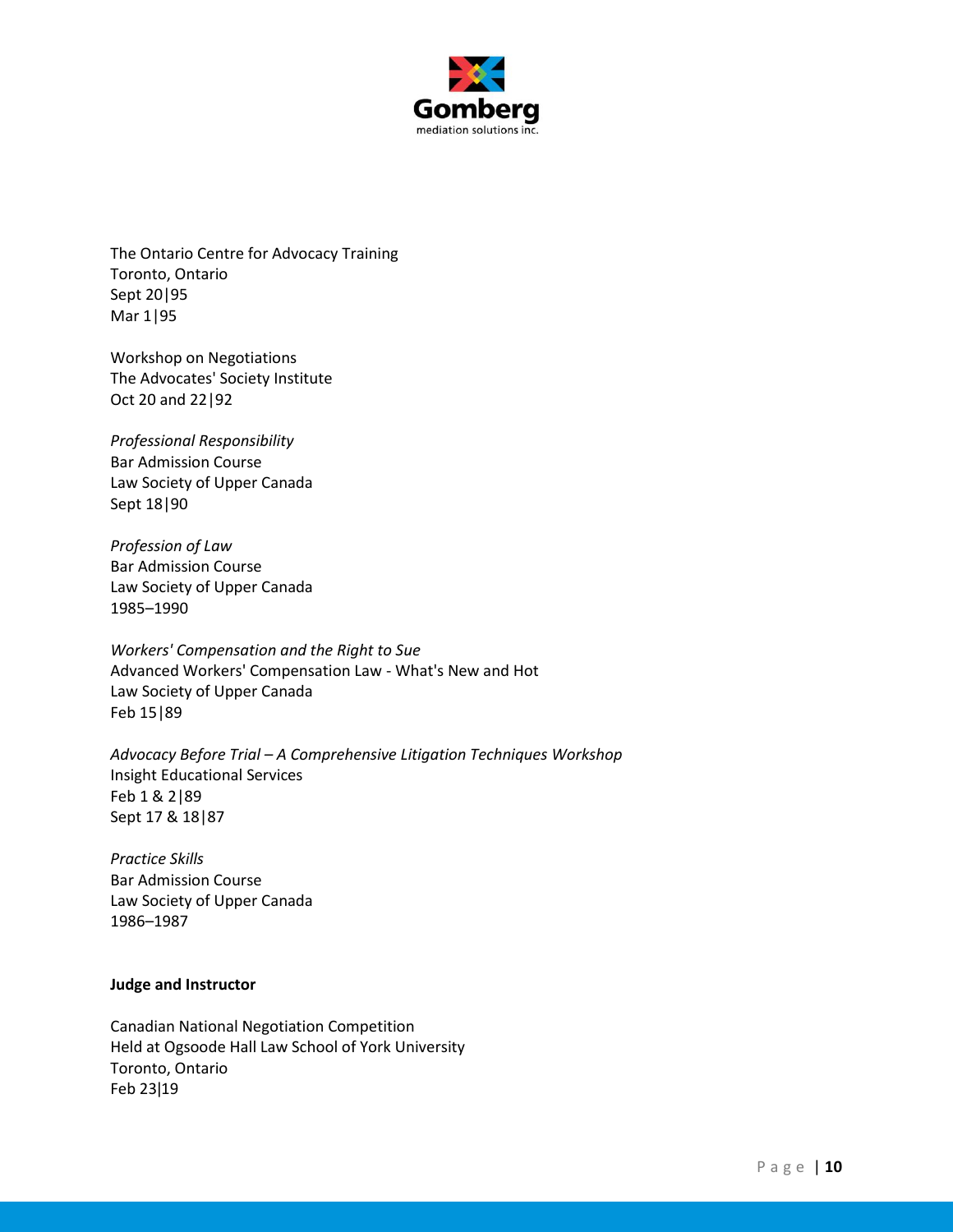

Mock Hearing Seneca College of Applied Arts & Technology Toronto, Ontario Aug 17|00

Mock Hearing Seneca College of Applied Arts & Technology Toronto, Ontario Apr 3|98

### **Moderator**

*Managing and Litigating Motor Vehicle Accident Claims* Damages Assessment Panel Osgoode Professional Development CLE Osgoode Hall Law School of York University Mar 23|10

*Personal Injury Law: Current Practices and Emerging Directions* Panel Discussion on Mediation Special Lectures of the Law Society The Law Society of Upper Canada Toronto, Ontario Jun 11|98

#### **Panelist**

*Apologies and Mediations* and *Mediation Strategies* Insurance Defence Group Meeting Lerners LLP Spring Retreat Cambridge, Ontario Apr 26ǀ19

Advancing or Defending Major Fire and Property Loss Claims *Ethical and Professional Issues For Counsel in Fire and Property Loss Cases* Osgoode Professional Development Osgoode Hall Law School of York University Apr 4|17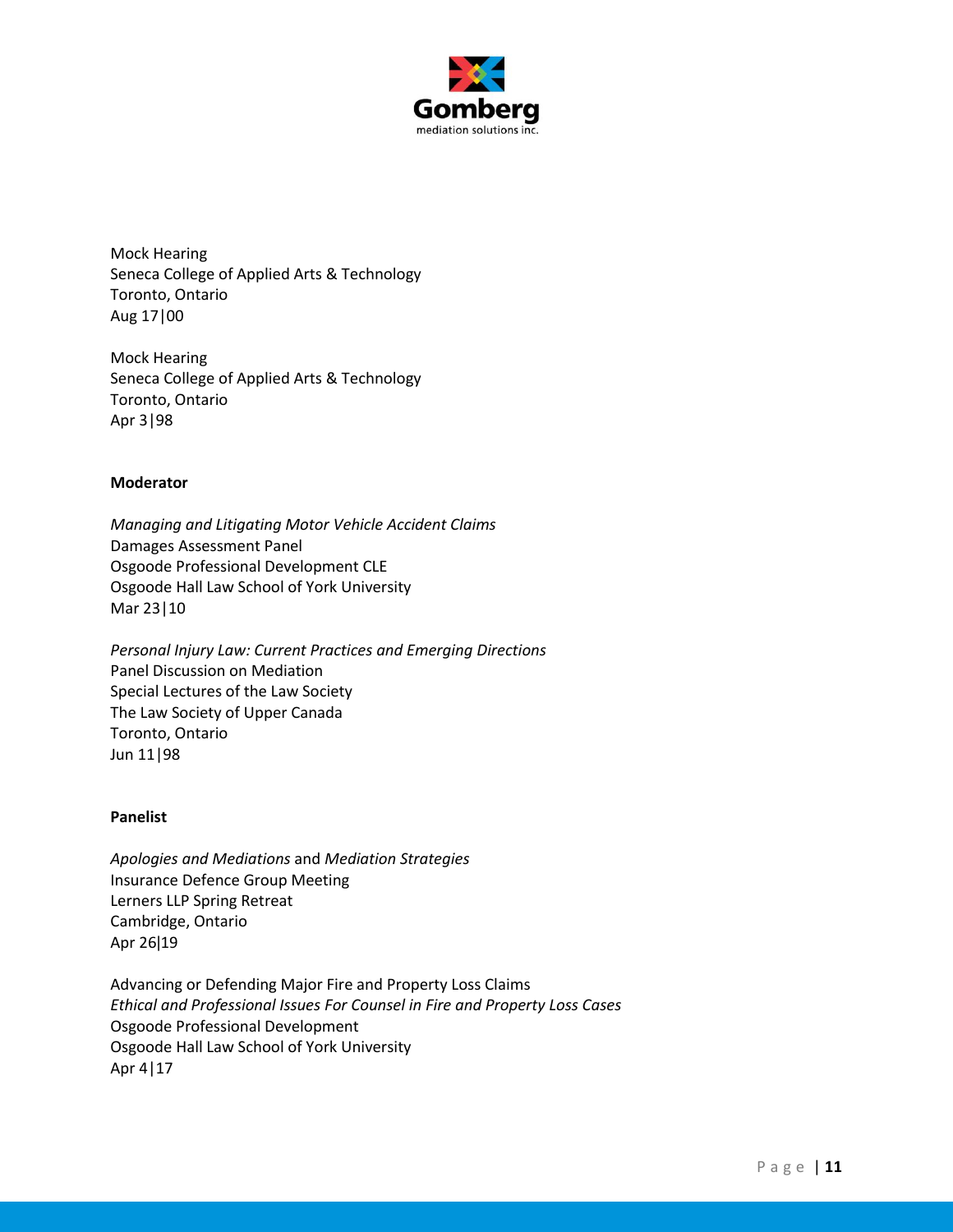

*Successful Settlements 2017* Strategies and Tactics for Civil Litigators Peace Breaks Out: Experts Deconstruct Great Moments in Settlement Strategy and Why They Worked Osgoode Professional Development Osgoode Hall Law School of York University Mar 24|17

*2 nd Annual Joint Winkler/IAM Conference on Mediation* Mediation Issues and Strategies for Advanced Mediators and Counsel Osgoode Professional Development Osgoode Hall Law School of York University May 14│15

*10th Annual Conference on Evidence Law for the Civil Litigator* Ethical and Professional Issues Involving Witnesses and Evidence, Part 2 Osgoode Professional Development Osgoode Hall Law School of York University Oct 30|13

*The Intensive Short Course on Fibromyalgia and Chronic Pain Claims–The Science, the Law, the Strategies* Osgoode Professional Development Osgoode Hall Law School of York University Nov 15|12

*Torts–The Law of Causation, Forseeability and More* Continuing Professional Development The Law Society of Upper Canada Oct 23|12

*Ethical and Other Issues Arising in Mediations* Tricks of the Trade 2012 Winning The Serious Case: Practical Strategies, Updates, and Tips The Advocates' Society Jan 27|12

*Mediation: Practical Strategies for Success* The 2012 Oatley-McLeish Guide to Motor Vehicle Litigation Continuing Professional Development The Law Society of Upper Canada Jan 11|12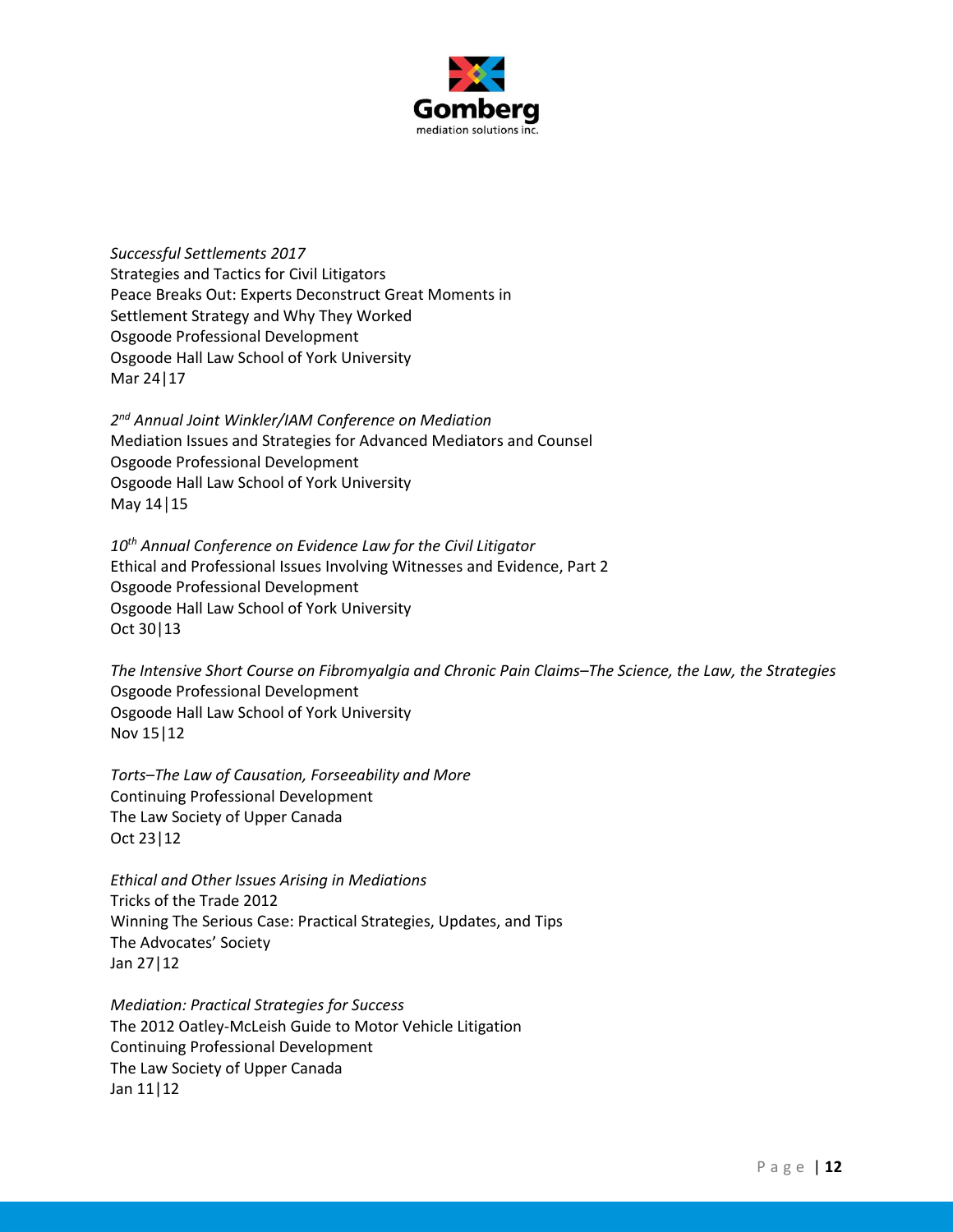

*Panel Discussion on Complexities of Mediating Motor Vehicle Accident Cases* Litigating Motor Vehicle Accident Claims Gearing Up for Regime Reform Insight Conference Sept 30|09

4<sup>th</sup> Annual Update Personal Injury Law and Practice Osgoode Professional Development Osgoode Hall Law School Sept 25|08

*Mediation Strategies for Plaintiff and Defence Lawyers in Motor Vehicle Accident Litigation Cases* Managing and Litigating Motor Vehicle Accident Claims Osgoode Professional Development Osgoode Hall Law School Feb 7|08

*Damages Assessment Panel* (with Brian Brock Q.C. and Ava Hillier) Dutton Brock LLP 2008 Insurance Law Seminar Jan 25|08

*The Mediator's Role in Dispute Resolution–What Works and What Doesn't?* 3<sup>rd</sup> Annual Update–Personal Injury Law and Practice Osgoode Professional Development Osgoode Hall Law School of York University Oct 17|07

# **Speaker | Guest Speaker**

Theory and Practice of Mediation *Apology* Osgoode Hall Law School of York University Sept 11|18

Current and Emerging Issues In Sexual Assault Cases *Resolution Without Trial* Osgoode Professional Development Osgoode Hall Law School of York University Feb 26ǀ18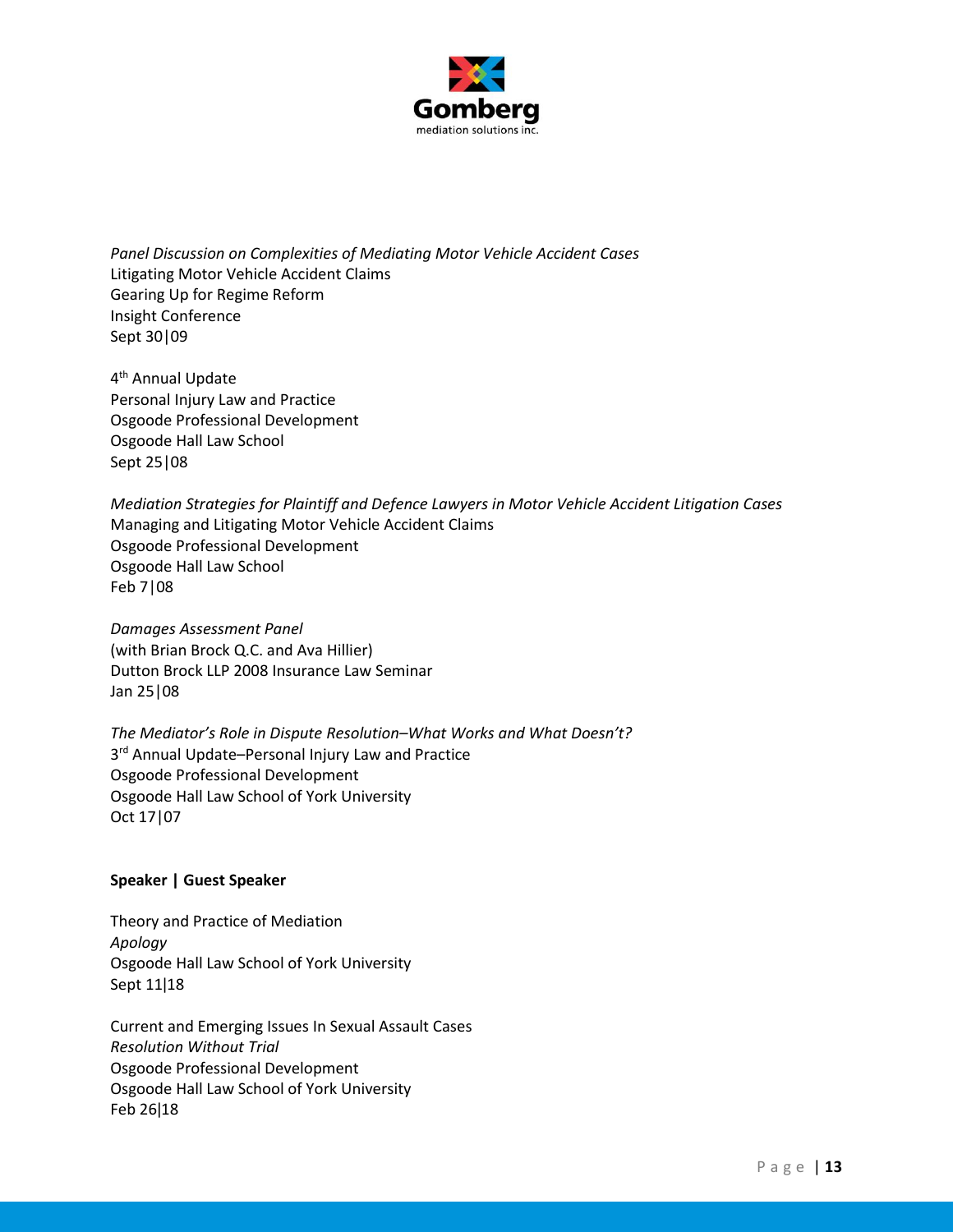

School of Justice & Emergency Services Mediation – Alternative Dispute Resolution Program Durham College Oshawa, Ontario Mar 9|17

The Lawyer as a Conflict Resolver *The Lawyer as Advocate / The Lawyer/Client Relationship* University of Windsor, Faculty of Law Windsor, Ontario Feb 11-12|17

*Advanced Trial Advocacy* Practice Tips, and Mediation Osgoode Professional Development LLM Osgoode Hall Law School of York University Toronto, Ontario Feb 6|17

*Mediation Advocacy* Mediation Clinic and Intensive Program Osgoode Hall Law School of York University Toronto, Ontario Feb 7|17 Jan 19|16

*The Theory and Practice of Dispute Resolution* Contemporary Issues in Dispute Resolution LL.M. in Alternative Dispute Resolution Osgoode Professional Development Osgoode Hall Law School of York University Toronto, Ontario Oct 28|16 Oct 23|15

*A Primer on Mediation: For Litigators* Continuing Professional Development The Law Society of Upper Canada Toronto, Ontario Apr 5|16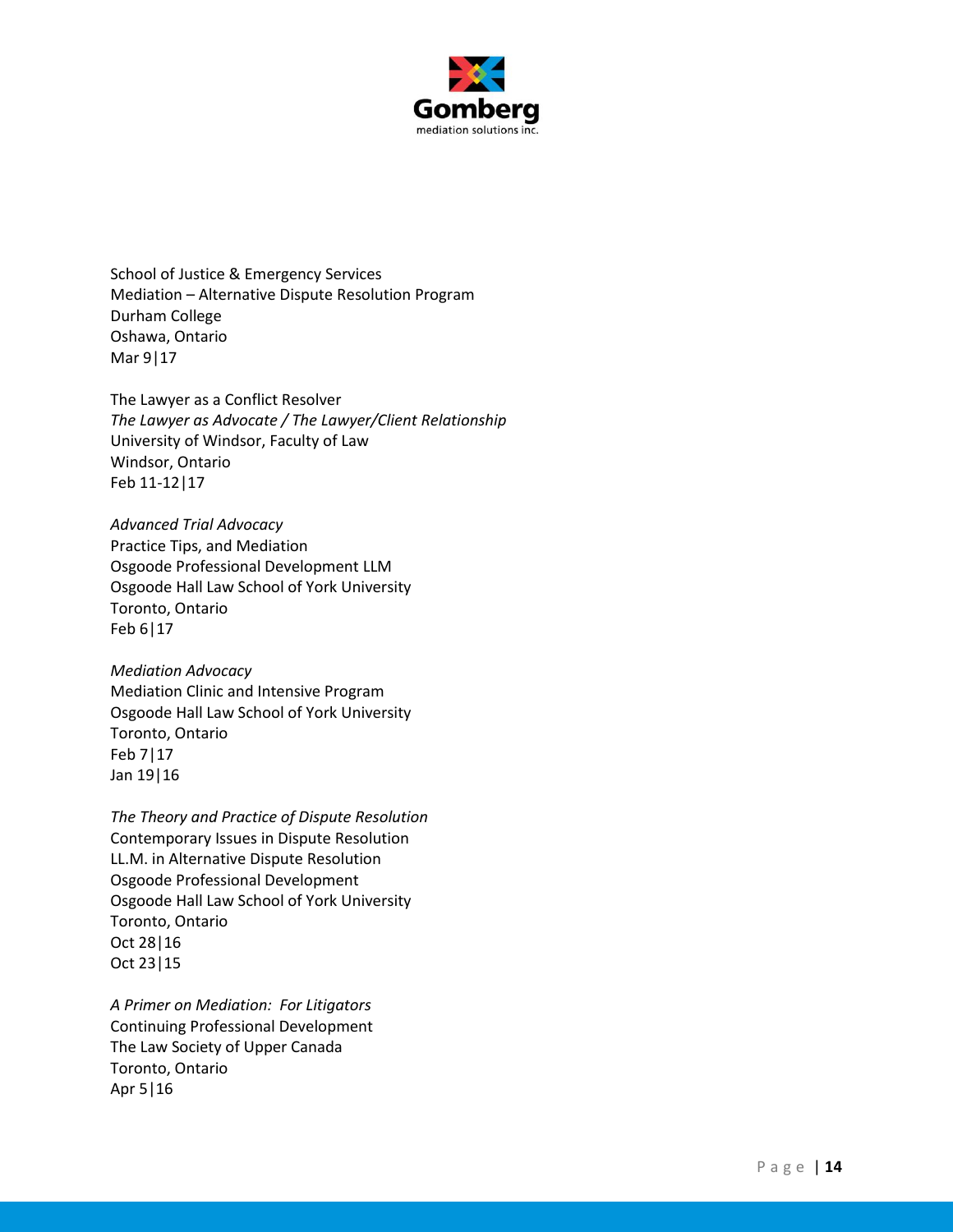

*The Shadow a Mediation Casts on Negotiation and How That Changes the Negotiation Dynamics* Working With Clients: The Challenges in Representative Negotiation The Osgoode Certificate in Negotiation Osgoode Professional Development Osgoode Hall Law School of York University May 1|14

*The Value of an Apology at the Negotiating Table* Understanding Negotiation: The Basic Ingredients and the Process The Osgoode Certificate in Negotiation Osgoode Professional Development Osgoode Hall Law School of York University Apr 28|14

*Ethical Considerations and Professionalism in Mediations* Oatley McLeish Guide to Motor Vehicle Litigation Continuing Professional Development The Law Society of Upper Canada Mar 26|14

*Mediation Advocacy – Successfully Preparing for and Conducting Mediations* Defending Auto Tort Claims in Ontario Canadian Defence Lawyers Mar 6|14

*The Medical Malpractice Mediation: Tricks to Making Your Mediation More Successful* Medical Malpractice: Building Your Case Through to a Jury Trial Ontario Trial Lawyers Association Jan 29|14

*Mediation Openings – What Works and What Doesn't!* Tricks of the Trade 2014 In Pursuit of Excellence: Practical Tools to Enhance Your Practice The Advocates' Society Jan 24|14

*The Shadow a Mediation Casts on the Negotiation and How that Changes the Negotiating Dynamics* The Osgoode Certificate in Negotiation Osgoode Professional Development Osgoode Hall Law School of York University May 1|13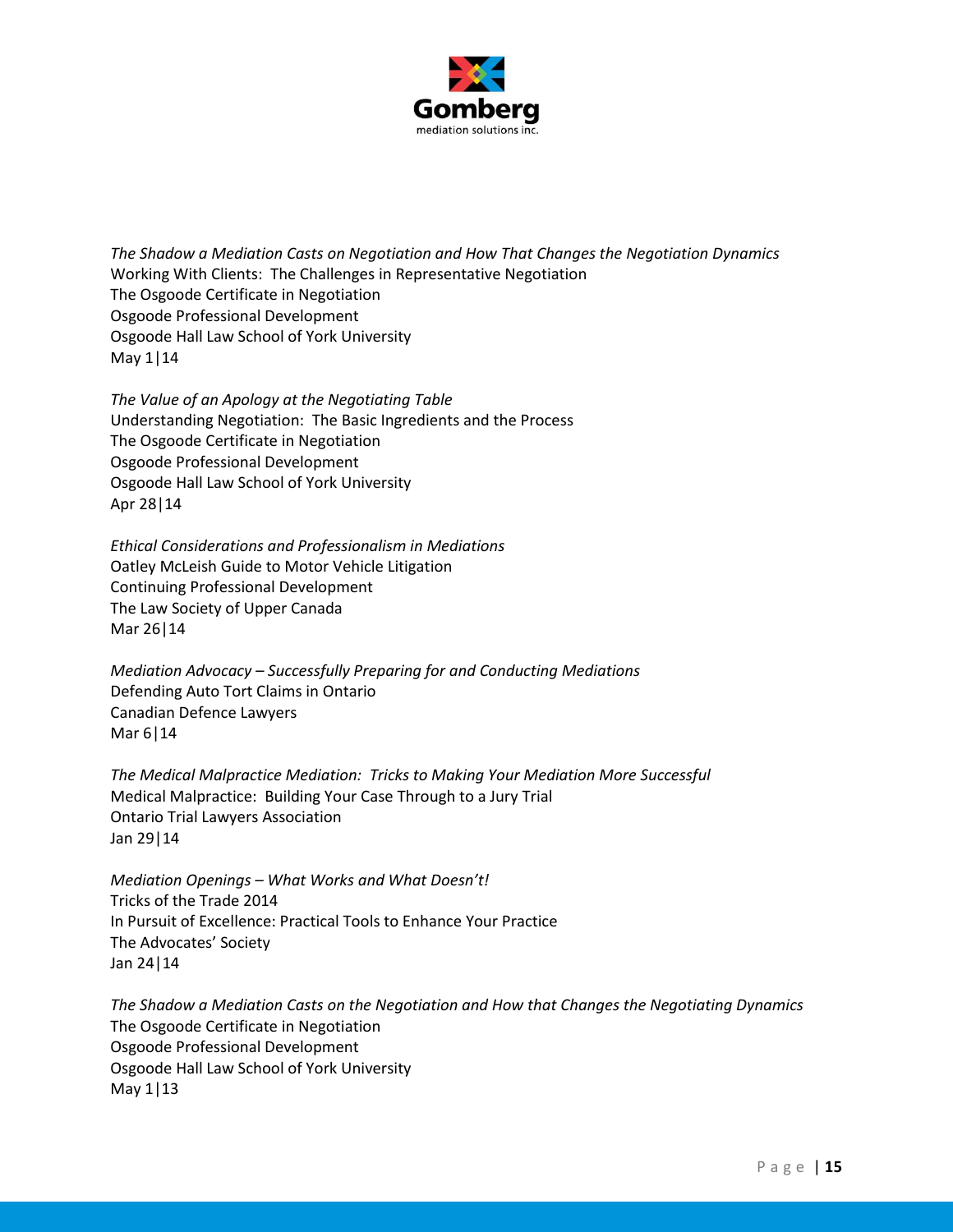

*The Value of an Apology at the Negotiating Table* The Osgoode Certificate in Negotiation Professional Development Osgoode Hall Law School of York University Apr 24|13

*Mediation Strategies that Work* Oatley McLeish Guide to Motor Vehicle Litigation Continuing Professional Development The Law Society of Upper Canada Apr 19|13

*Apology in the Context of Civil Litigation* Dispute Analysis and Process Design Osgoode Professional Development LL.M. in Alternative Dispute Resolution Osgoode Hall Law School of York University Feb 9|13

*Anatomy of a Child Wrongful Death Mediation: Practice and Theory* Tricks of the Trade 2010 Practical Strategies for Settling Cases: The 98% Solution Strategies for Settlement at Mediation The Advocates' Society Jan 22|10

*A Mediator's Perspective* 3<sup>rd</sup> Annual Hot Topics in Motor Vehicle Insurance Ontario Bar Association Nov 12|07

*Effective Mediation–Tips from the Pit Bosses* Annual General Meeting for 2006 - Casino Legale Canadian Defence Lawyers Toronto, Ontario Jun 1|06

*Pretrial Conference and Mediation: Is There a Difference?* Piloting a Civil Action: From Take-off to Landing Ontario Bar Association Toronto, Ontario Jan 24|06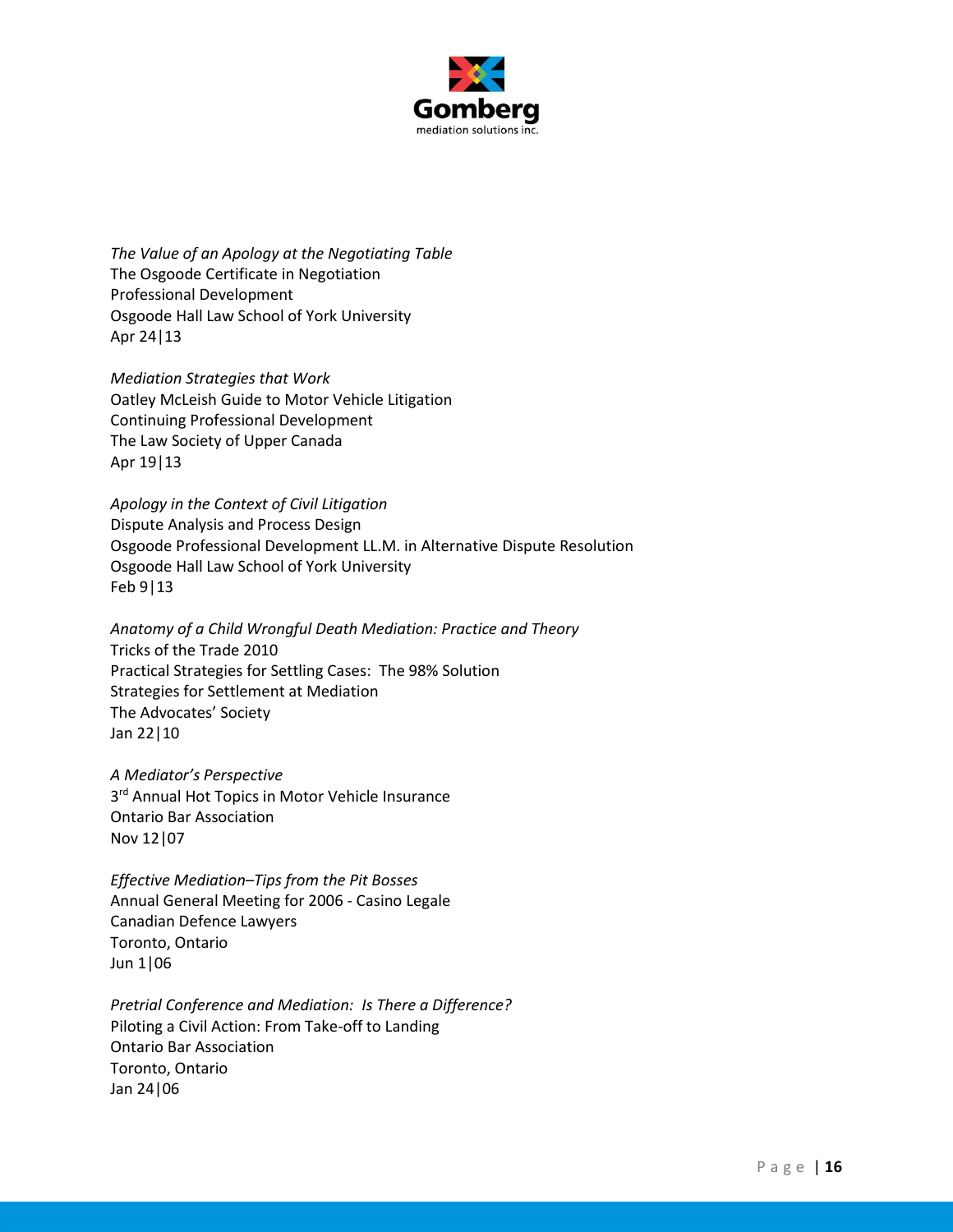

*Live Issues at Death Inquiries: Successful Advocacy at Coroners' Inquests* Ontario Bar Association Conference Toronto, Ontario Sept 23|02

*Effective Negotiation and Mediation of Personal Injury Claims* Getting the Most out of the Mediation The Law Society of Upper Canada Continuing Legal Education Toronto, Ontario Jun 6|02

*Role of Counsel at an Inquest* Coroners' Inquests The Advocates' Society 2001 Fall Convention Montego Bay, Jamaica Nov 17|01

*How to be an Expert when Choosing and Using Expert Witnesses and Reports* Litigating Disability Insurance Claims The Canadian Institute Toronto, Ontario Nov 7|00

*An Analysis of the Interface of Reflex Sympathetic Dystrophy and the Law* Fifth Annual Reflex Sympathetic Dystrophy Seminar–International Conference Toronto, Ontario Jul 29|00

*Scarce Resources in Health Care: Is there Legal Recourse?* Canadian Bar Association - Ontario Toronto, Ontario May 16|00

*The Keys to Successful Settlement of Long-Term Disability Cases* Litigating Disability Insurance Claims The Canadian Institute Toronto, Ontario Nov 23|99

Canadian Institute of Chartered Accountants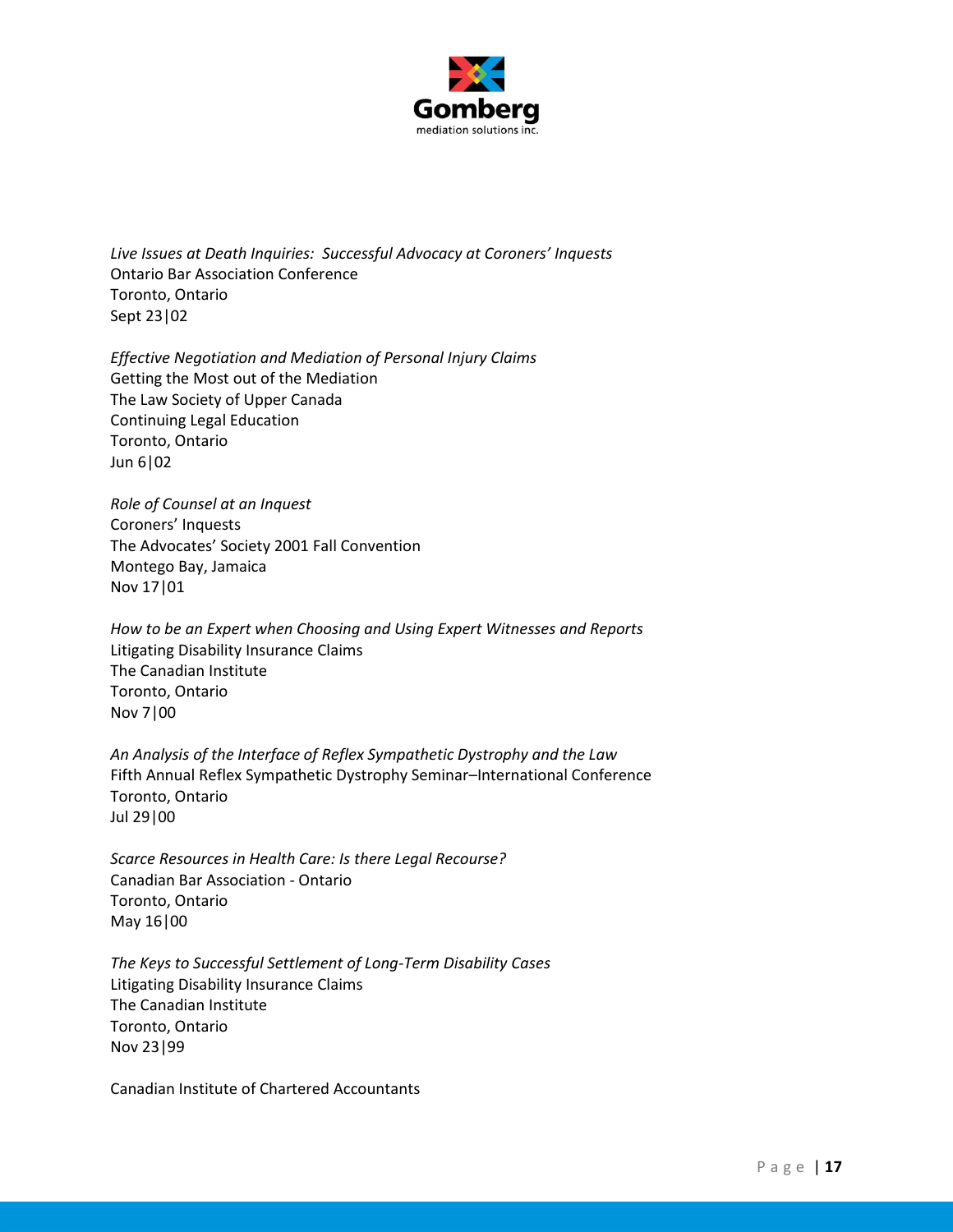

Alliance for Excellence in Investigative and Forensic Accounting of the Canadian Institute of Chartered Accountants Toronto, Ontario Jun 15|99

*Managing Harmful Clinical Notes and Records* Ontario Trial Lawyers Association (O.T.L.A.) Fall Conference Toronto, Ontario Nov 6|98

*Maximizing and Minimizing Surveillance Evidence: "Is Seeing Believing?"* Practical Strategies for Advocates VII The Advocates' Society Toronto, Ontario Jan 23|98

Third Party Assessments Course for Medical Residents Faculty of Medicine, University of Toronto, Division of Physiatry Toronto, Ontario Jun 26|97

*What do you tell a Client about Costs–When He or She Could Lose?* The Six Minute Personal Injury Litigator: Plaintiffs Dilemmas Law Society of Upper Canada Toronto, Ontario Jun 11|97

*Other Pecuniary Losses and Loss of Homemaking and Handyman Capacity Under Bill 59* Damage Assessment and Development in a Personal Injury Action Law Society of Upper Canada Toronto, Ontario Jun 11|97

*Effective Use of the Statement of Defence in Cross-Examination and In Closing* Setting Up for Success: Winning Strategies for Presenting Future Economic Loss Claims Ontario Trial Lawyers Association (O.T.L.A.) Toronto, Ontario Oct 25–26|96

*Developing the Loss of Homemaking Capacity Claim* Practical Strategies for Advocates VI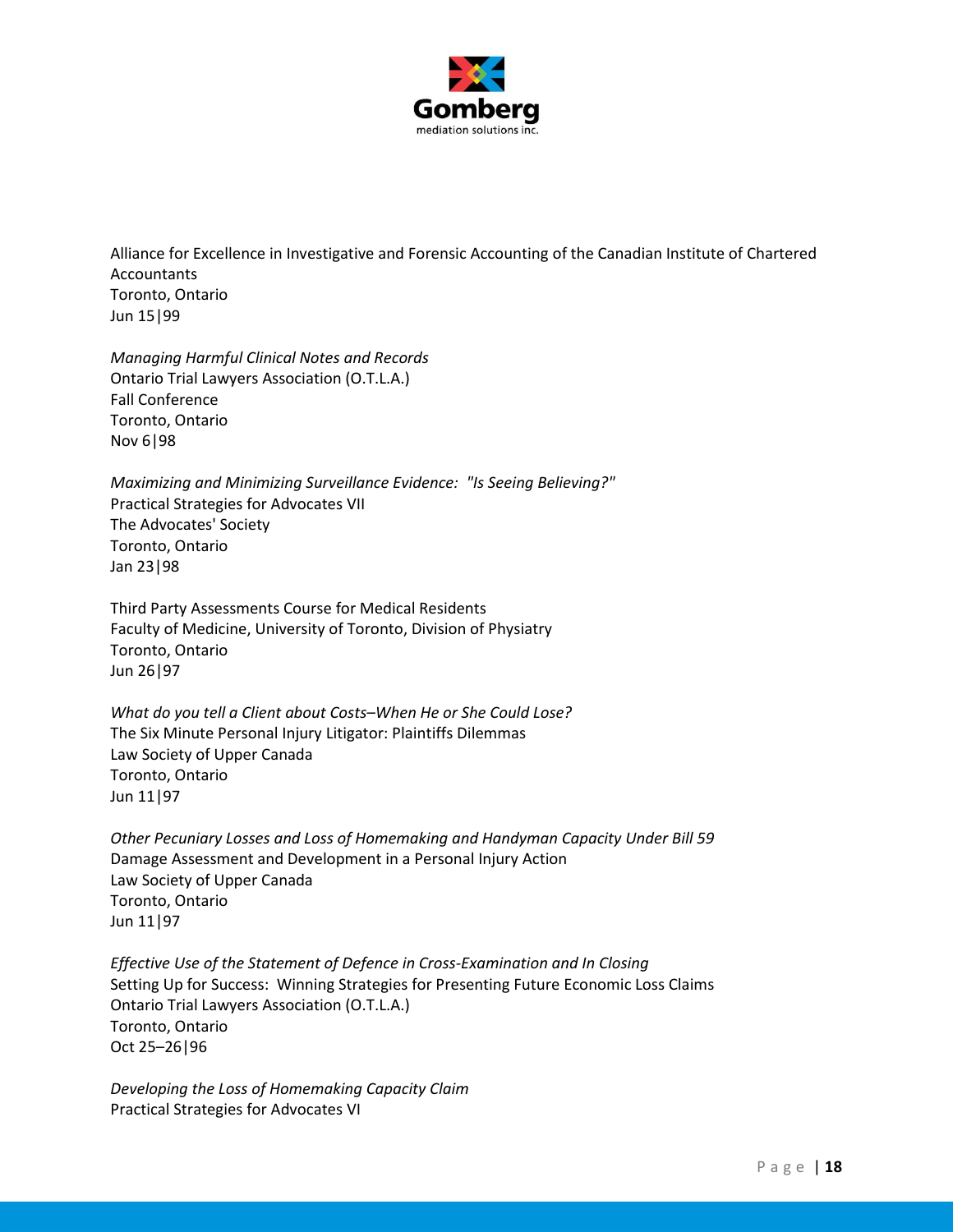

*Looking to the Future* Sponsored by The Advocates' Society Toronto, Ontario October 5–6|96

*Acquired Brain Injury Claims Managing Legal, Medical and Rehabilitation Issues Under the New Regime* Insight Information Inc. Toronto, Ontario Sept 30|96

*Negotiation and Resolution* Developing a Personal Injury Practice: Capitalizing on Expanding Opportunities Law Society of Upper Canada Toronto, Ontario May 2|96

*The Pretrial Conference from the Plaintiff's Perspective* Courthouse Series The Advocates' Society Toronto, Ontario Feb 14|96

*The Pretrial Conference from the Plaintiff's Perspective* Courthouse Series The Advocates' Society Barrie, Ontario Jan 18|96

*The 3rd Investigative and Forensic Accounting Interest Group Conference–Personal Injury Damages* Canadian Institute of Chartered Accountants Toronto, Ontario Nov 27|95

Bill 164 Programme The Advocates' Society London, Ontario Apr 27|95

*Dealing With The No-Fault Threshold, from The Plaintiff's Perspective* Current Issues in Personal Injury Litigation Insight Educational Services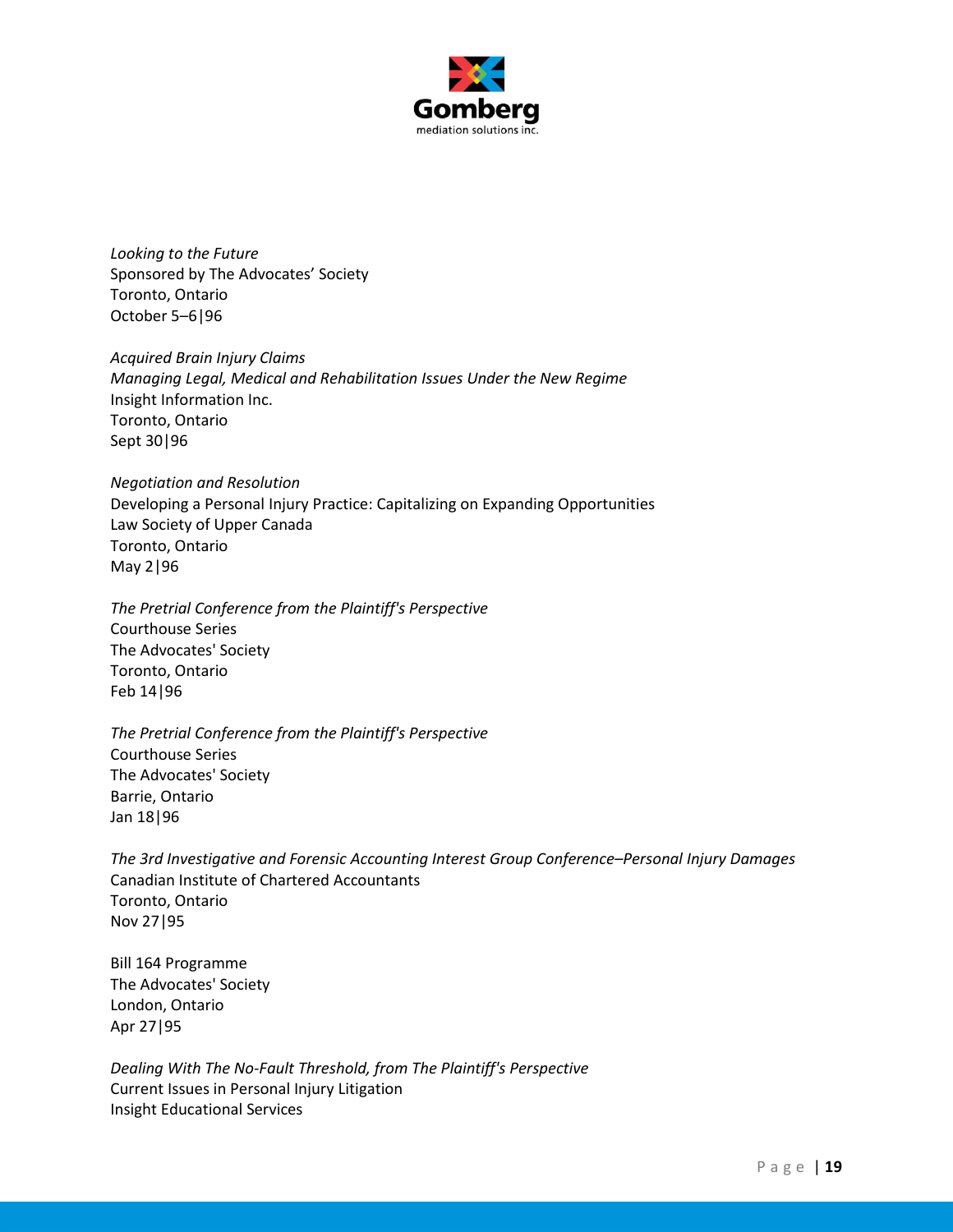

Aug 5|92

*Civil Mediation; Is There Winning Without Warring?* How to Prepare for a Mediation Law Society of Upper Canada May 9|91

*The Insurance Statute Law Amendment Act, 1989 (Bill 68) and Its Application to Head Injury Claims; a Plaintiff's Perspective* Head Injury in the 1990's; Litigation and the No-Fault Threshold Insight Educational Services Jan 17|90

*Workers' Compensation and the Right to Sue* Advanced Workers' Compensation Law–What's New and Hot Law Society of Upper Canada Feb 15|89

*Personal Injury for Legal Secretaries* Continuing Legal Education Law Society of Upper Canada Dec 10|87

*You Are The Jury* Plaintiff's Counsel, Canadian Institute of Actuaries Younger Actuaries Meeting

# **Teacher**

*Conflict Management and Negotiation Mediation, truth, apology and reconciliation in medical practices* Health: an engine for the journey to peace Dalla Lana School of Public Health University of Toronto Toronto, Ontario Mar 29|17

Graduate Programme in Law–Part-Time LL.M. in Civil Litigation and Dispute Resolution Advanced Trial Advocacy Course Osgoode Hall Law School Toronto, Ontario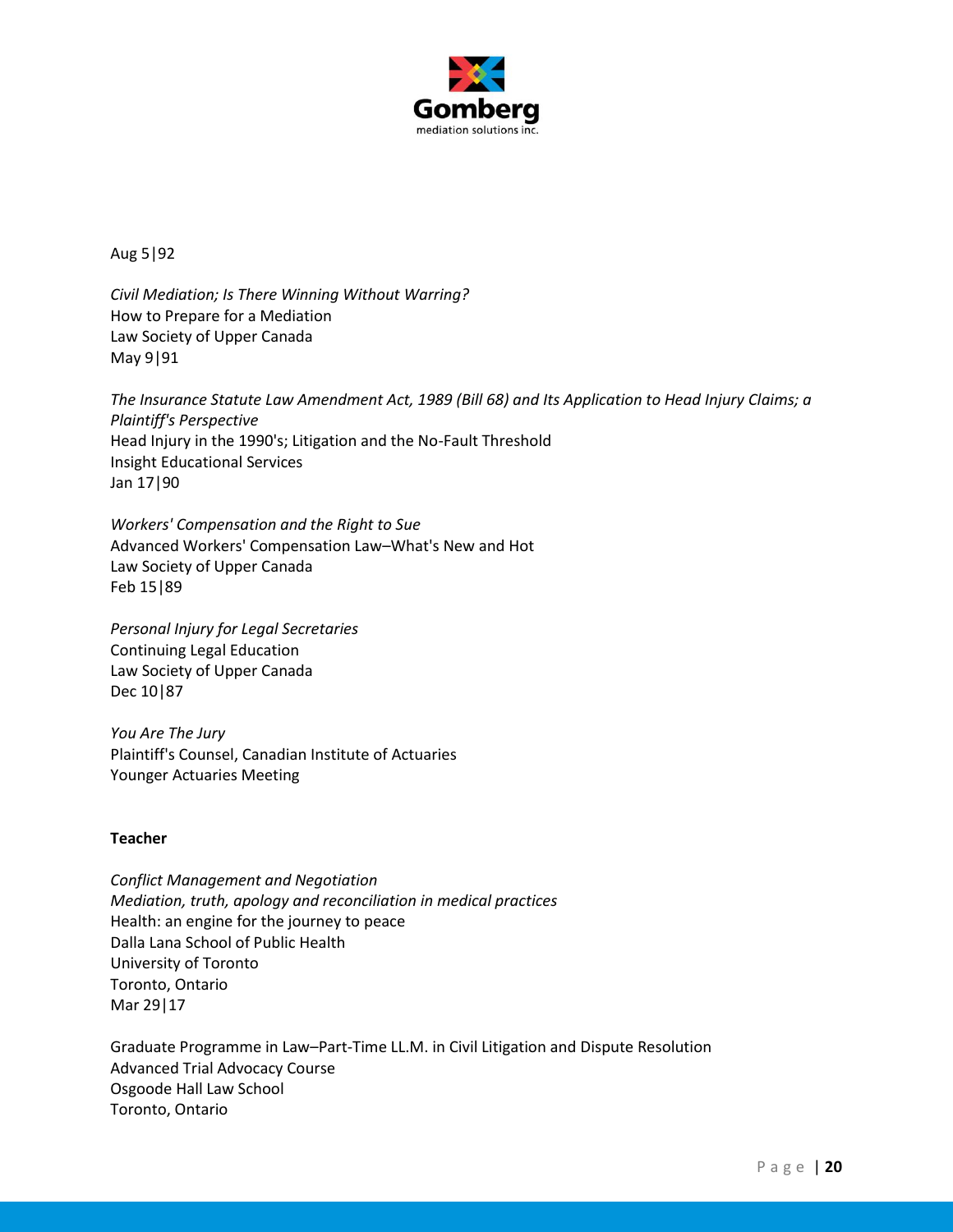

Oct 10|00

### **Video Conference**

*The Forensic Accountant and Cross-Examination in a Civil Case* Canadian Institute of Chartered Accountants Investigative and Forensic Accounting Interest Group From Toronto, Ontario via Television To Vancouver, Winnipeg, Montreal and Halifax Paper delivered on Mar 30|95

### **Articles and Papers**

*The Displacement of Trial by Mediation in Personal Injury Disputes; Tips for Success in this "Brave New" World of Civil Litigation*, Part 1-The Litigator (October 2012) at p. 21 | Part 2-The Litigator (December 2012) at p. 58, available at gombergmediation.com

*Apology for the Unexpected Death of a Child in a Healthcare Facility: A Prescription for Improvement.*  Major Research Paper for Professor Leslie H. Macleod, Osgoode Hall Law School, Osgoode Professional Development LL.M. in Alternative Dispute Resolution, April 14, 2011, available at gombergmediation.com

*An Analytical Critique of Civil Justice in Ontario from a Systems Perspective: User Beware.* Paper for Professor Leslie H. Macleod, Osgoode Hall Law School, Osgoode Professional Development LL.M. in Alternative Dispute Resolution, October 27, 2010, available at gombergmediation.com

*Of Pictograms, Karate, Bicycle Gears and The Myers-Briggs Type Indicator; Reflections on Teaching, Training and Coaching*. Paper for Professor Colleen Hanycz and Professor Delee Fromm, Osgoode Hall Law School, Osgoode Professional Development LL.M. in Alternative Dispute Resolution, July 2, 2010, available at gombergmediation.com

*Inter-Cultural Litigation of Eruv\* Disputes in Quebec, New York and New Jersey; A Post-Mortem\*\* Examination of Lost Opportunities*. Paper for Professor Michelle LeBaron, Osgoode Hall Law School, Osgoode Professional Development LL.M. in Alternative Dispute Resolution, May 3, 2010, available at gombergmediation.com

#### *Anatomy of a Child Wrongful Death Mediation: Practice and Theory*

Paper for Professor D. Paul Emond, Osgoode Hall Law School, Osgoode Professional Development LL.M. in Alternative Dispute Resolution, December 21, 2009, available at gombergmediation.com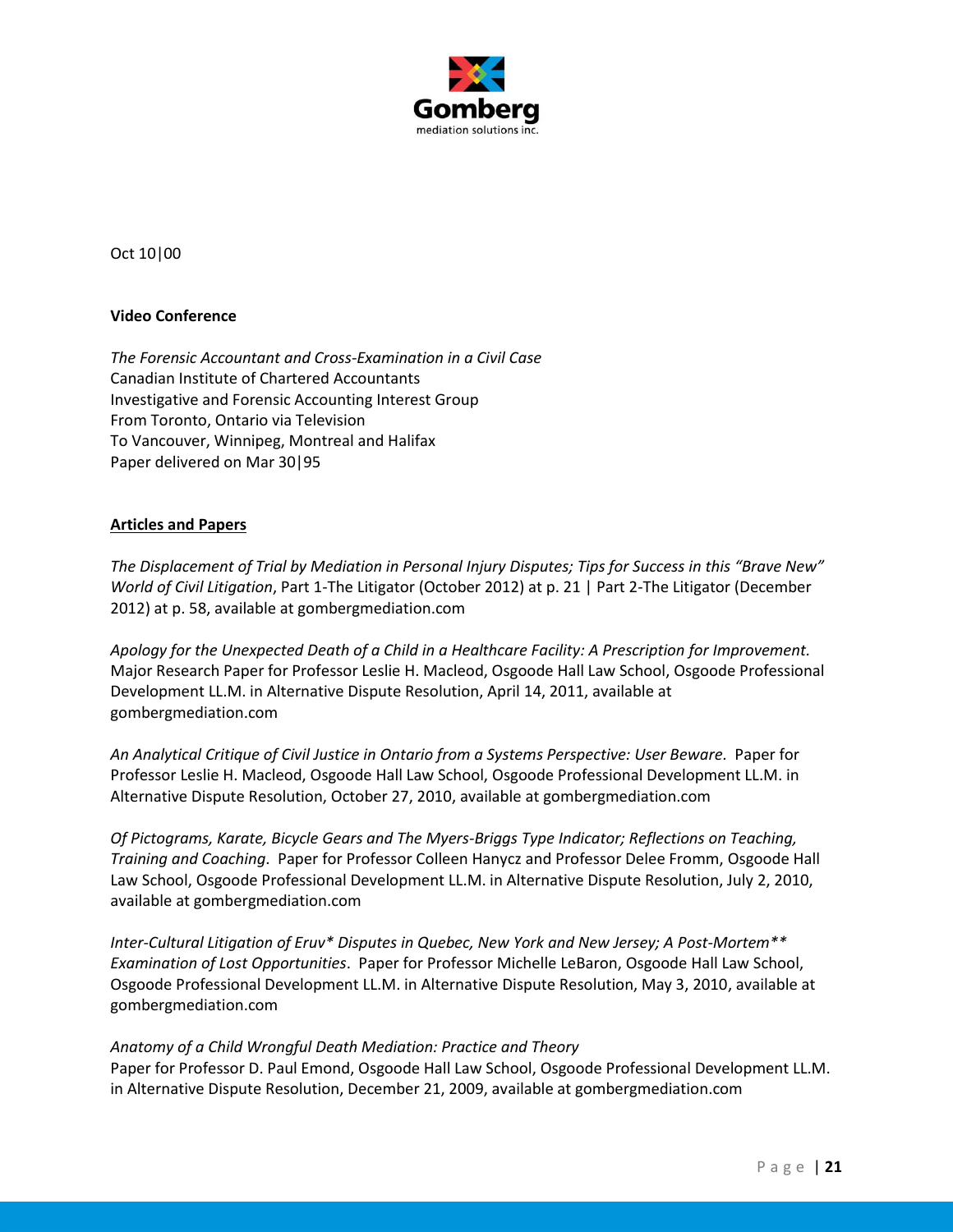

*Personal Injury Litigation in Ontario at the Millennium.* The Lawyers Weekly November 20, 1998, Butterworths Canada Ltd., Toronto, Ontario

*Cross-Examination at Trial in a Civil Case: Musings on the Avoidance of Land Mines.* Published in the book Advocacy in Court...A Tribute to Arthur Maloney, Q.C. Canada Law Book, 1987 (192 pages)

*The Defence of Environmental Law Suits,* with L. H. Mandel, Q.C. Paper presented to the Canadian Environmental Law Research Foundation (1980)

# **Co-Author**

*A Discussion of the Legal, Ethical and Moral Questions that Confront the Critical Care Physician: How Does the Law Treat the Doctor?*, 129 Canadian Medical Association Journal 1034 (1983), Legal Medical Quarterly Volumes 5, 6, 7 (1981-1983) 160

*Acceptance of Money Paid into Court by One of Several Defendants: Lawyer Beware*, 1 Advocates' Quarterly 23 (1977-78)

John A. Olah's *The Art and Science of Advocacy, Chapter 7A Mediation Advocacy: The New Battle Ground*, Carswell

Contributor, Martha E. Simmons's *Mediation, A Comprehensive Guide to Effective Client Advocacy,* Emond Montgomery Publications Limited 2016

#### **Litigation Experience**

Numerous appearances as counsel and junior counsel in the District Court of Ontario, Supreme Court of Ontario, the Ontario Court of Justice (General Division) and the Ontario Superior Court of Justice in Judge alone and Jury matters. Appearances as counsel at Coroners' Inquests including the Inquest into three deaths on the Toronto Transit Commission Subway System on August 11, 1995 and the Inquest into the death of Lisa Shore at the Hospital for Sick Children on October 22, 1998. Appearances before The Criminal Injuries Compensation Board, The Workers' Compensation Board, The Workers' Compensation Appeals Tribunal and in the Divisional Court and the Ontario Court of Appeal.

#### **Mediation Experience**

I have now mediated approximately 4,500 civil disputes in the Ontario Superior Court of Justice. This includes personal injury claims, medical and hospital malpractice cases, insurance disputes, lawyers' negligence cases, wrongful dismissal cases and professional liability claims. I have been appointed Case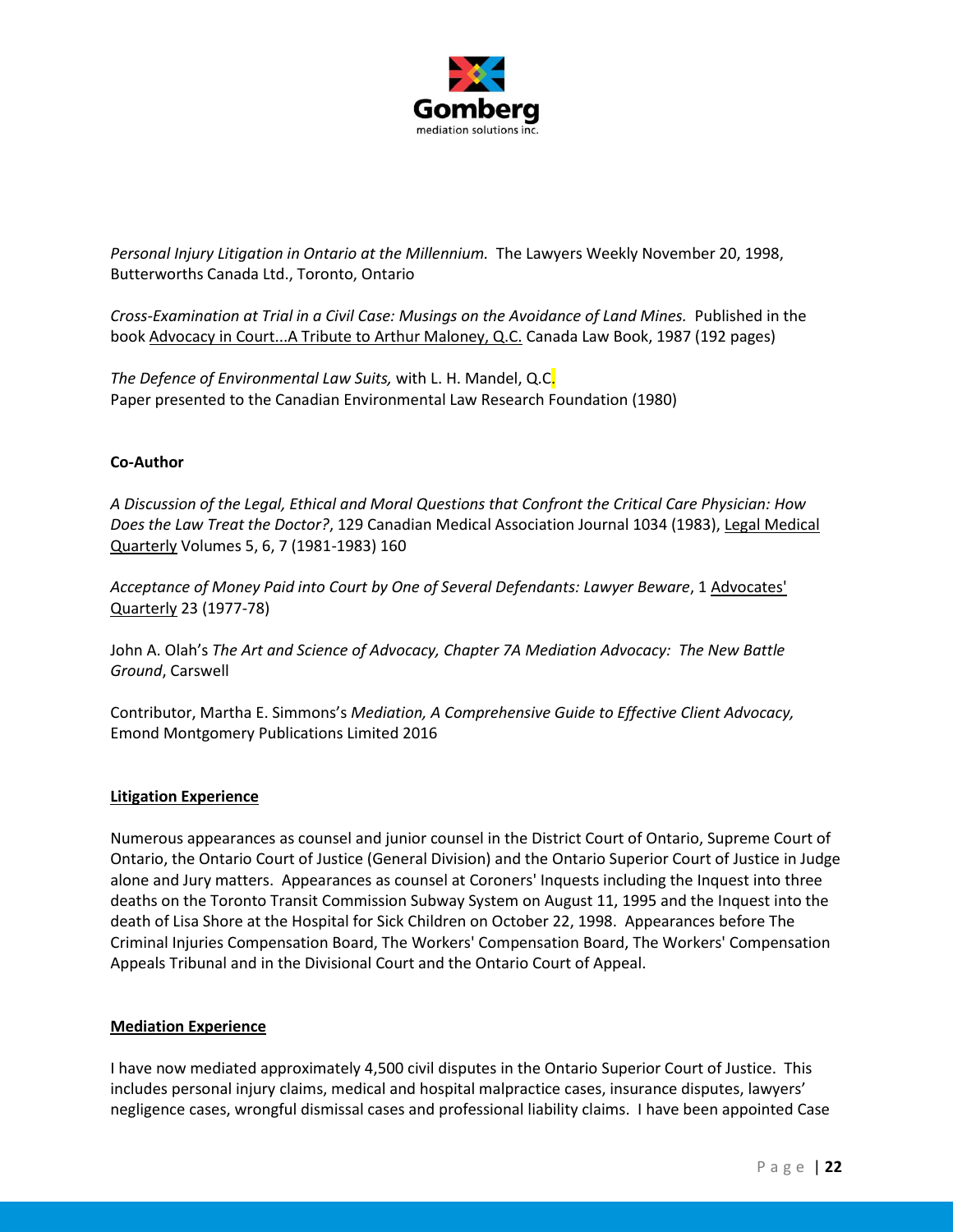

Manager of the Walkerton Contaminated Water Class Proceedings lawsuit by (now retired) Chief Justice Warren Winkler, then of the Ontario Superior Court of Justice by Court Order dated September 12, 2002. I have been appointed arbitrator of Walkerton Class Proceedings claims by Order of Justice Paul Perell of the Ontario Superior Court dated July 21, 2016 and arbitrator of the K.D. matter on November 2, 2016, to complete an arbitration commenced by arbitrator Martin Teplitsky, Q.C.

# **Reported Cases**

Peake v Canadian Surety Co. et al (1993) 13 O.R. (3d) 344 (Dunnet J., Ontario Court of Justice (General Division))

Ortved v Bailey et al [1983] I.L.R. 1-1617 (Rutherford J., Ontario High Court of Justice)

O.H.I.P. v D. and M. Transport (1982) 34 O.R. (2d) 611 (Krever J., Ontario High Court of Justice)

Dudek v Brown (1981) 124 D.L.R. (3d) 629 (Van Camp J., Ontario High Court of Justice)

Gould v Ariss Haulage (1980) 27 O.R. (2d) 291| (Carruthers J., Ontario High Court of Justice)

#### **Legal Associations, Memberships and Committees**

The Advocates' Society Member, Programme Committee (1994–1997) Chairman, Civil Jury Review Committee of The Advocates' Society (1994) Co-Chairman, Membership and Marketing Committee of The Advocates' Society (1993–1994)

The Canadian Bar Association

The County of York Law Association

The Law Society of Ontario

The Lawyers Club

The Medical Legal Society of Toronto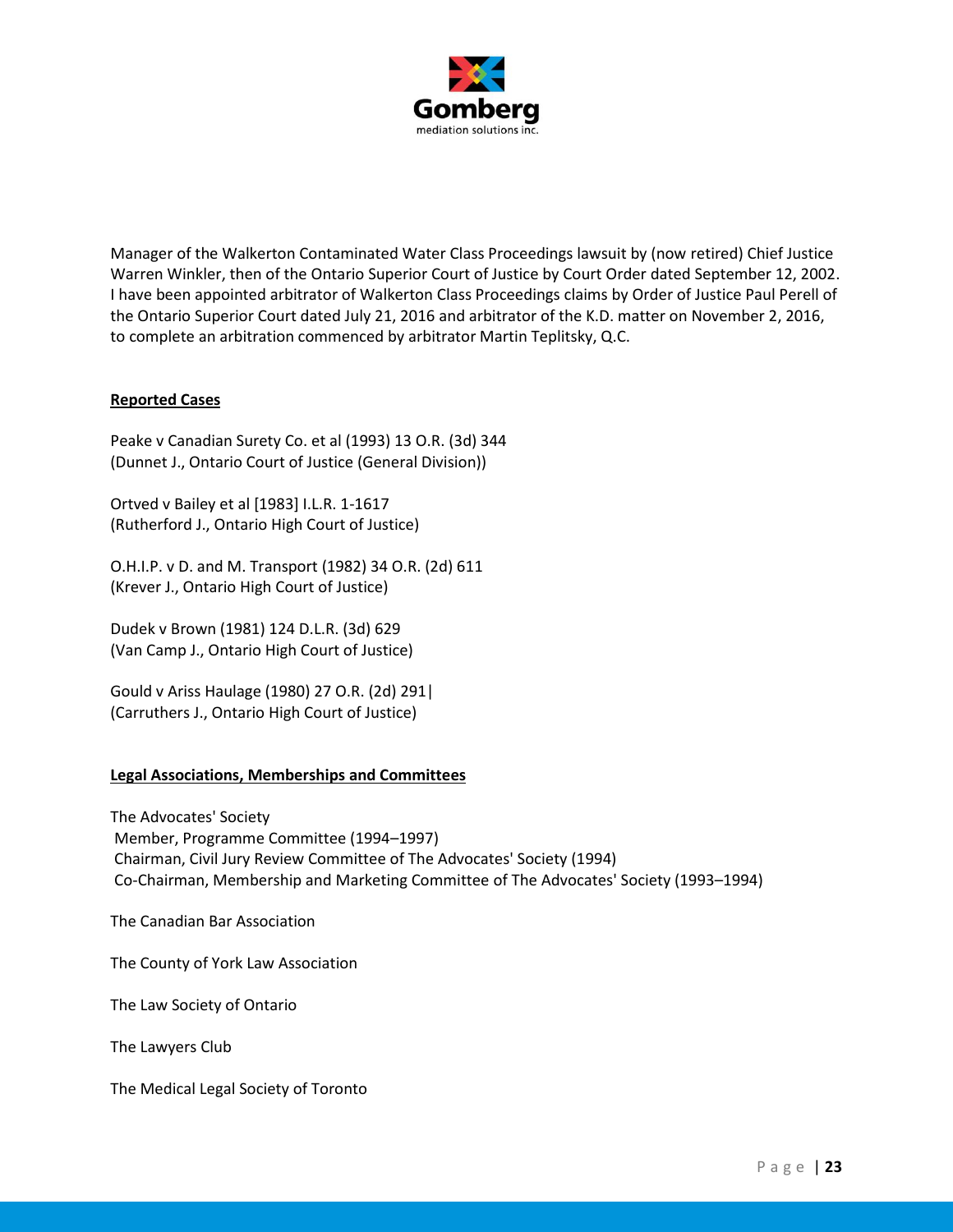

The Metropolitan Toronto Lawyers Association

The Ontario Bar Association

The Ontario Centre for Advocacy Training (O.C.A.T.), (now defunct), Treasurer, (1995–1998)

# **Boards of Directors–Legal and Other (Voluntary)**

Daughters For Life Foundation (Dr. Izzeldin Abuelaish) 2013–2014

Ontario Trial Lawyers' Association Board of Directors (1996–December 31, 1998)

Ontario Centre for Advocacy Training (O.C.A.T) (1994–1996) Treasurer of O.C.A.T. (1995–December 31, 1998)

The Advocates' Society (1992–1997)

Dunloe Childrens' Centre (1994–1996) President of Dunloe (1995–1996)

#### **Major Awards**

Osgoode Professional Development Continuing Legal Education Contribution Award; in recognition of outstanding contribution to Osgoode Continuing Legal Education June|13

2015 Gold Key Alumni Award for Service, Osgoode Hall Law School of York University May 4│15

30 Years of Service Award by Intensive Trial Advocacy Workshop of Osgoode Hall Law School, July, 2018

#### **Court Appointments**

1. Appointed Case Manager of the Walkerton Class Action Settlement (Winkler J., September 12, 2002)

2. Appointed Mediator/Arbitrator of The Walkerton Class Action Settlement (Perell J., July 21, 2016).